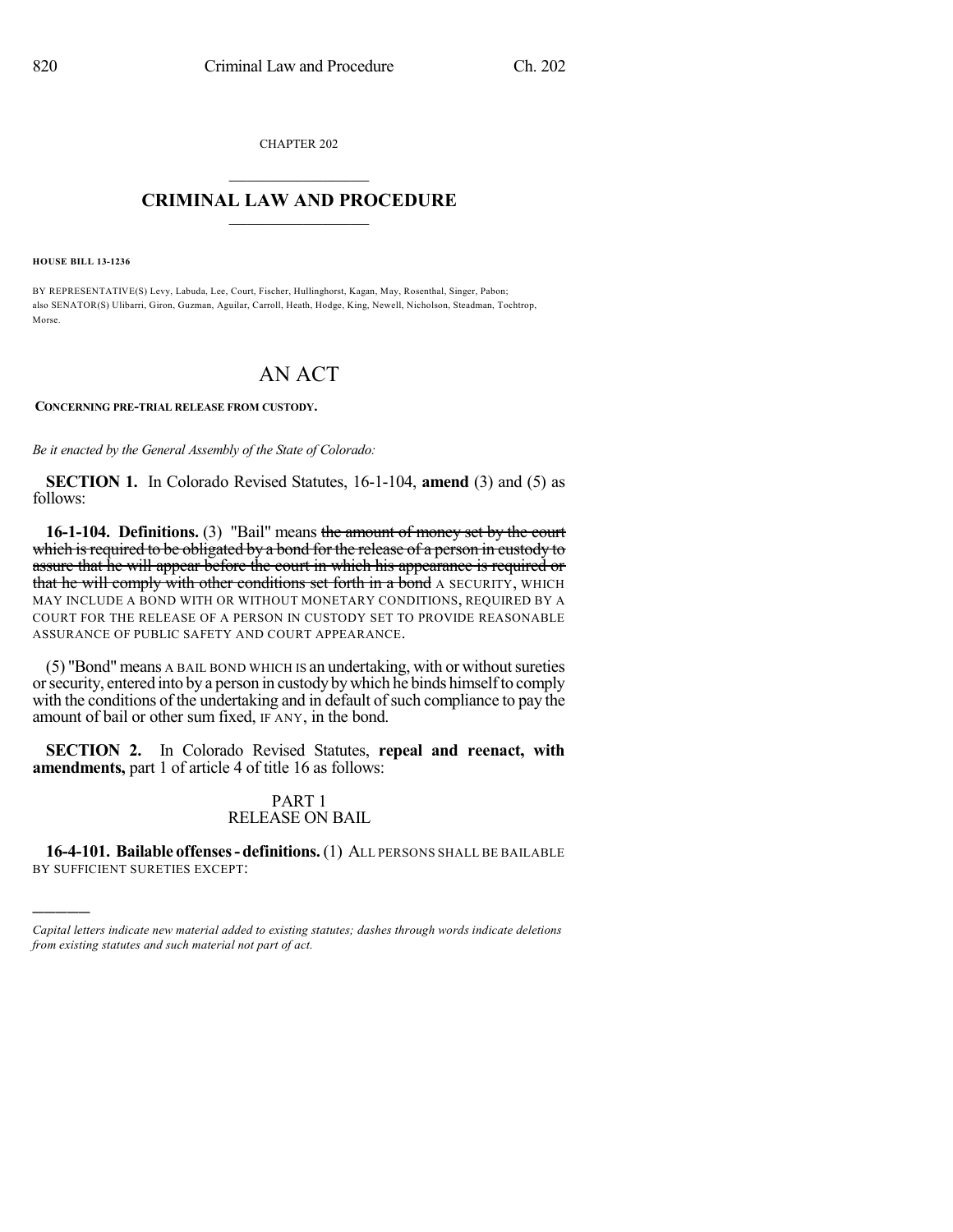(a) FOR CAPITAL OFFENSES WHEN PROOF IS EVIDENT OR PRESUMPTION IS GREAT; OR

(b) WHEN, AFTER A HEARING HELD WITHIN NINETY-SIX HOURS OF ARREST AND UPON REASONABLE NOTICE, THE COURT FINDS THAT THE PROOF IS EVIDENT OR THE PRESUMPTION IS GREAT AS TO THE CRIME ALLEGED TO HAVE BEEN COMMITTED AND FINDS THAT THE PUBLIC WOULD BE PLACED IN SIGNIFICANT PERIL IF THE ACCUSED WERE RELEASED ON BAIL AND SUCH PERSON IS ACCUSED IN ANY OF THE FOLLOWING CASES:

(I) A CRIME OF VIOLENCE ALLEGED TO HAVE BEEN COMMITTED WHILE ON PROBATION OR PAROLE RESULTING FROM THE CONVICTION OF A CRIME OF VIOLENCE;

(II) A CRIME OF VIOLENCE ALLEGED TO HAVE BEEN COMMITTED WHILE ON BAIL PENDING THE DISPOSITION OF A PREVIOUS CRIME OF VIOLENCE CHARGE FOR WHICH PROBABLE CAUSE HAS BEEN FOUND;

(III) A CRIME OF VIOLENCE ALLEGED TO HAVE BEEN COMMITTED AFTER TWO PREVIOUS FELONY CONVICTIONS, OR ONE SUCH PREVIOUS FELONY CONVICTION IF SUCH CONVICTION WAS FOR A CRIME OF VIOLENCE, UPON CHARGES SEPARATELY BROUGHT AND TRIED UNDER THE LAWS OF THIS STATE OR UNDER THE LAWS OF ANY OTHER STATE, THE UNITED STATES, OR ANY TERRITORY SUBJECT TO THE JURISDICTION OF THE UNITED STATES WHICH, IF COMMITTED IN THIS STATE, WOULD BE A FELONY;

(IV) A CRIME OF POSSESSION OF A WEAPON BY A PREVIOUS OFFENDER ALLEGED TO HAVE BEEN COMMITTED IN VIOLATION OF SECTION  $18-12-108(2)(b)$ ,  $(2)(c)$ ,  $(4)$ (b), (4) (c), OR (5), C.R.S.;

(V) SEXUAL ASSAULT, AS DESCRIBED IN SECTION 18-3-402, SEXUAL ASSAULT IN THE FIRST DEGREE,AS DESCRIBED IN SECTION 18-3-402,AS IT EXISTED PRIOR TO JULY 1, 2000, SEXUAL ASSAULT IN THE SECOND DEGREE, AS DESCRIBED IN SECTION 18-3-403, AS IT EXISTED PRIOR TO JULY 1, 2000, SEXUAL ASSAULT ON A CHILD, AS DESCRIBED IN SECTION 18-3-405, OR SEXUAL ASSAULT ON A CHILD BY ONE IN A POSITION OF TRUST, AS DESCRIBED IN SECTION 18-3-405.3 IN WHICH THE VICTIM IS FOURTEEN YEARS OF AGE OR YOUNGER AND SEVEN OR MORE YEARS YOUNGER THAN THE ACCUSED.

(c) WHEN A PERSON HAS BEEN CONVICTED OF A CRIME OF VIOLENCE OR A CRIME OF POSSESSION OF A WEAPON BY A PREVIOUS OFFENDER, AS DESCRIBED IN SECTION 18-12-108 (2)(b), (2)(c),(4)(b),(4)(c), OR (5),C.R.S., AT THE TRIAL COURT LEVEL AND SUCH PERSON IS APPEALING SUCH CONVICTION OR AWAITING SENTENCING FOR SUCH CONVICTION AND THE COURT FINDS THAT THE PUBLIC WOULD BE PLACED IN SIGNIFICANT PERIL IF THE CONVICTED PERSON WERE RELEASED ON BAIL.

(2) FOR PURPOSES OF THIS SECTION, "CRIME OF VIOLENCE"SHALL HAVE THE SAME MEANING AS SET FORTH IN SECTION 18-1.3-406 (2), C.R.S.

(3) IN ANY CAPITAL CASE, THE DEFENDANT MAY MAKE A WRITTEN MOTION FOR ADMISSION TO BAIL UPON THE GROUND THAT THE PROOF IS NOT EVIDENT OR THAT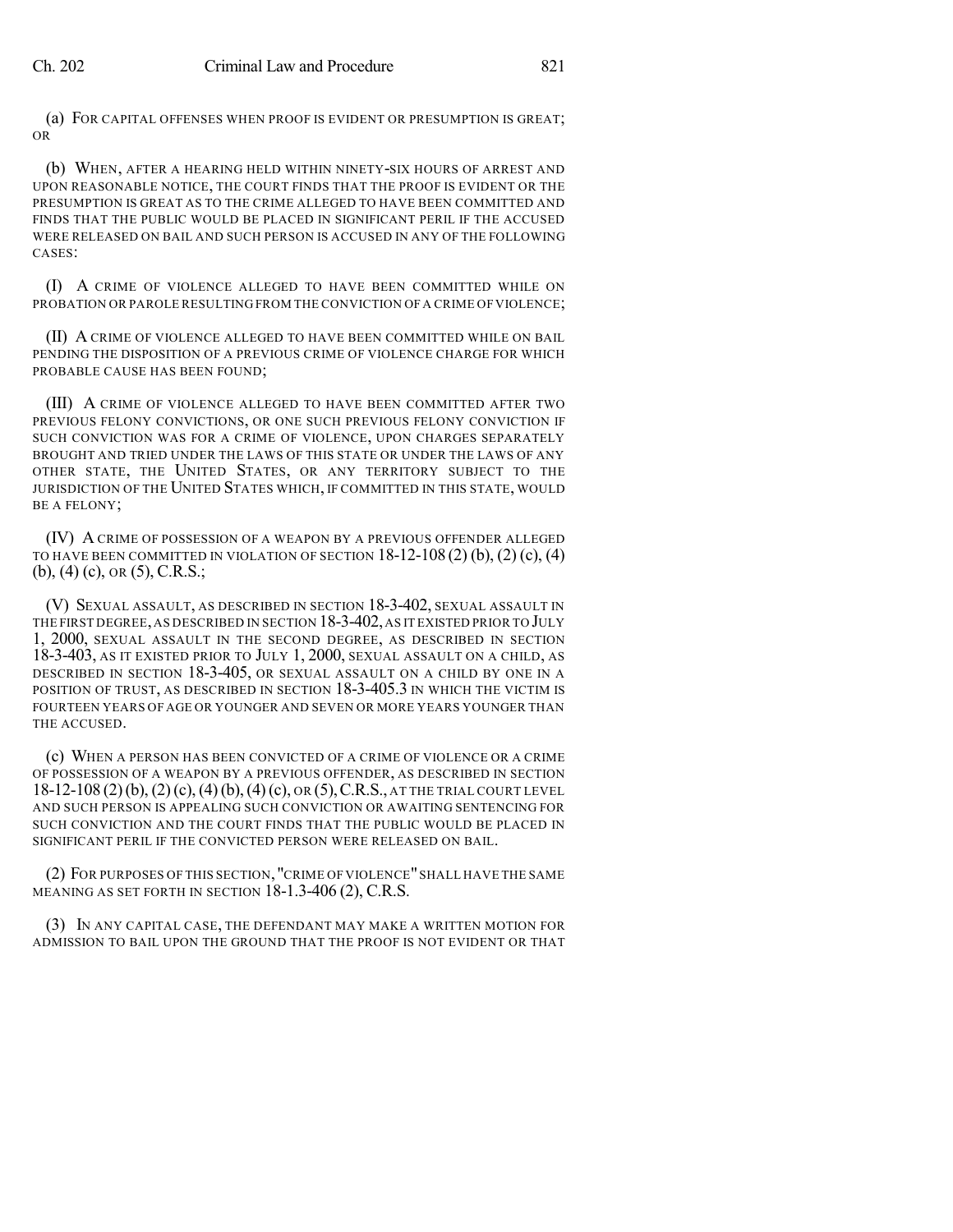PRESUMPTION IS NOT GREAT, AND THE COURT SHALL PROMPTLY CONDUCT A HEARING UPON SUCH MOTION.AT SUCH HEARING, THE BURDEN SHALL BE UPON THE PEOPLE TO ESTABLISH THAT THE PROOF IS EVIDENT OR THAT THE PRESUMPTION IS GREAT. THE COURT MAY COMBINE IN A SINGLE HEARING THE QUESTIONS AS TO WHETHER THE PROOF IS EVIDENT OR THE PRESUMPTION GREAT WITH THE DETERMINATION OF THE EXISTENCE OF PROBABLE CAUSE TO BELIEVE THAT THE DEFENDANT COMMITTED THE CRIME CHARGED.

(4) EXCEPT IN THE CASE OF A CAPITAL OFFENSE, IF A PERSON IS DENIED BAIL UNDER THIS SECTION, THE TRIAL OF THE PERSON SHALL BE COMMENCED NOT MORE THAN NINETY-ONE DAYS AFTER THE DATE ON WHICH BAIL IS DENIED. IF THE TRIAL IS NOT COMMENCED WITHIN NINETY-ONE DAYS AND THE DELAY IS NOT ATTRIBUTABLE TO THE DEFENSE,THE COURT SHALL IMMEDIATELY SCHEDULE A BAIL HEARING AND SHALL SET THE AMOUNT OF THE BAIL FOR THE PERSON.

(5) WHEN A PERSON IS ARRESTED FOR A CRIME OF VIOLENCE, AS DEFINED IN SECTION 16-1-104(8.5), OR A CRIMINAL OFFENSE ALLEGING THE USE OR POSSESSION OF A DEADLY WEAPON OR THE CAUSING OF BODILY INJURY TO ANOTHER PERSON, OR A CRIMINAL OFFENSE ALLEGING THE POSSESSION OF A WEAPON BY A PREVIOUS OFFENDER, AS DESCRIBED IN SECTION 18-12-108 (2) (b), (2) (c), (4) (b), (4) (c), OR (5), C.R.S., AND SUCH PERSON IS ON PAROLE, THE LAW ENFORCEMENT AGENCY MAKING THE ARREST SHALL NOTIFY THE DEPARTMENT OF CORRECTIONS WITHIN TWENTY-FOUR HOURS.THE PERSON SO ARRESTED SHALL NOT BE ELIGIBLE FOR BAIL TO BE SET UNTIL AT LEAST SEVENTY-TWO HOURS FROM THE TIME OF HIS OR HER ARREST HAS PASSED.

**16-4-102. Right to bail - before conviction.** ANY PERSON WHO IS IN CUSTODY, AND FOR WHOM THE COURT HAS NOT SET BOND AND CONDITIONS OF RELEASE PURSUANT TO THE APPLICABLE RULE OF CRIMINAL PROCEDURE, AND WHO IS NOT SUBJECT TO THE PROVISIONS OF SECTION 16-4-101 (5), HAS THE RIGHT TO A HEARING TO DETERMINE BOND AND CONDITIONS OF RELEASE. A PERSON IN CUSTODY MAY ALSO REQUEST A HEARING SO THAT BOND AND CONDITIONS OF RELEASE CAN BE SET. UPON RECEIVING THE REQUEST, THE JUDGE SHALL NOTIFY THE DISTRICT ATTORNEY IMMEDIATELY OF THE ARRESTED PERSON'S REQUEST, AND THE DISTRICT ATTORNEY SHALL HAVE THE RIGHT TO ATTEND AND ADVISE THE COURT OF MATTERS PERTINENT TO THE TYPE OF BOND AND CONDITIONS OF RELEASE TO BE SET. THE JUDGE SHALL ALSO ORDER THE APPROPRIATE LAW ENFORCEMENT AGENCY HAVING CUSTODY OF THE PRISONER TO BRING HIM OR HER BEFORE THE COURT FORTHWITH, AND THE JUDGE SHALL SET BOND AND CONDITIONS OF RELEASE IF THE OFFENSE FOR WHICH THE PERSON WAS ARRESTED IS BAILABLE. IT SHALL NOT BE A PREREQUISITE TO BAIL THAT A CRIMINAL CHARGE OF ANY KIND HAS BEEN FILED.

**16-4-103. Setting and selection type of bond - criteria.** (1) AT THE FIRST APPEARANCE OF A PERSON IN CUSTODY BEFORE A COURT OF RECORD, THE COURT SHALL DETERMINE THE TYPE OF BOND AND CONDITIONS OF RELEASE UNLESS THE PERSON IS SUBJECT TO THE PROVISIONS OF SECTION 16-4-101.

(2) IF AN INDICTMENT, INFORMATION, OR COMPLAINT HAS BEEN FILED AND THE TYPE OF BOND AND CONDITIONS OF RELEASE HAVE BEEN FIXED UPON RETURN OF THE INDICTMENT OR FILING OF THE INFORMATION OR COMPLAINT, THE COURT SHALL REVIEW THE PROPRIETY OF THE TYPE OF BOND AND CONDITIONS OF RELEASE UPON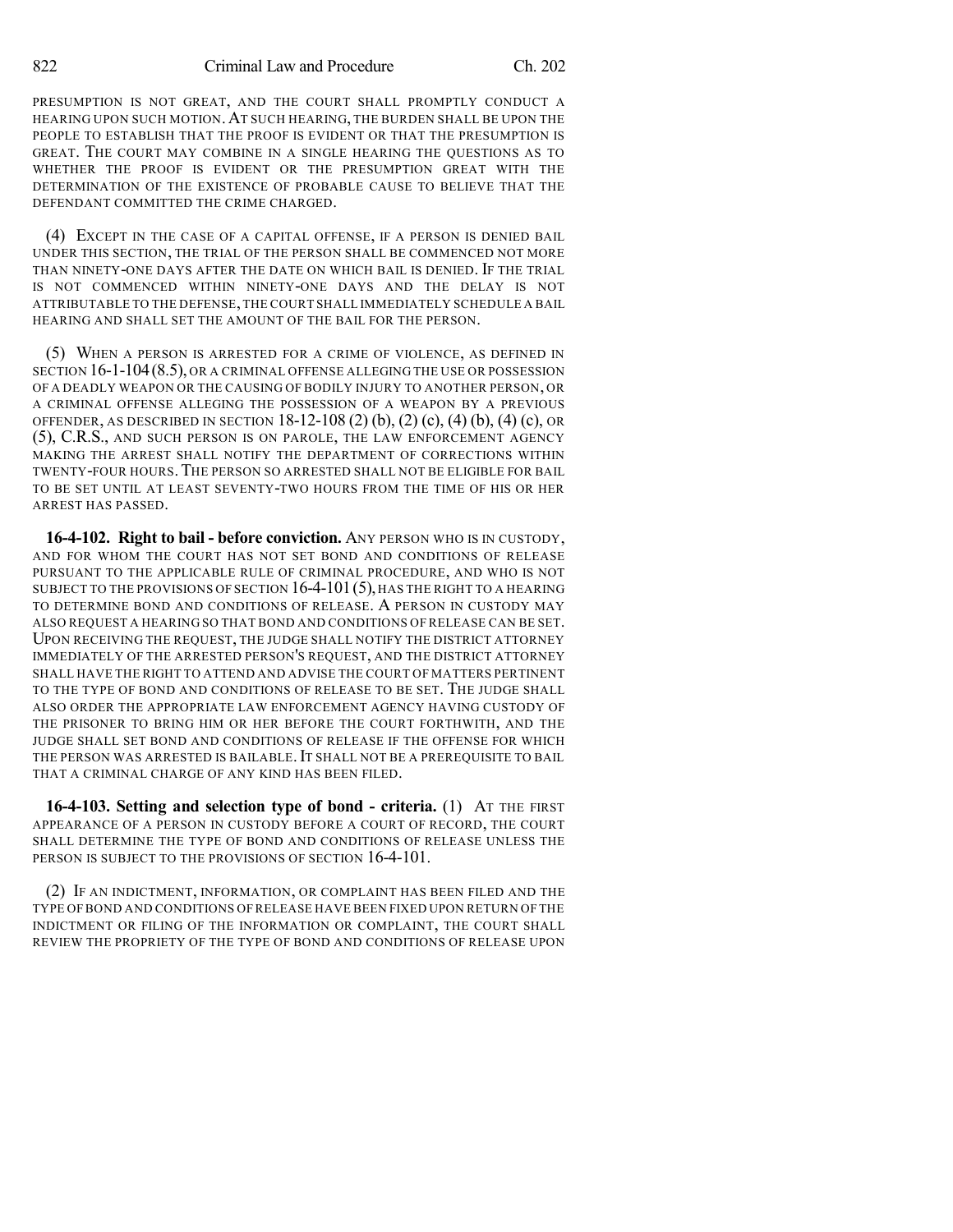FIRST APPEARANCE OF A PERSON IN CUSTODY.

(3) (a) THE TYPE OF BOND AND CONDITIONS OF RELEASE SHALL BE SUFFICIENT TO REASONABLY ENSURE THE APPEARANCE OF THE PERSON AS REQUIRED AND TO PROTECT THE SAFETY OF ANY PERSON OR THE COMMUNITY, TAKING INTO CONSIDERATION THE INDIVIDUAL CHARACTERISTICS OF EACH PERSON IN CUSTODY, INCLUDING THE PERSON'S FINANCIAL CONDITION.

(b) IN DETERMINING THE TYPE OF BOND AND CONDITIONS OF RELEASE, IF PRACTICABLE AND AVAILABLE IN THE JURISDICTION, THE COURT SHALL USE AN EMPIRICALLY DEVELOPED RISK ASSESSMENT INSTRUMENT DESIGNED TO IMPROVE PRETRIAL RELEASE DECISIONS BY PROVIDING TO THE COURT INFORMATION THAT CLASSIFIES A PERSON IN CUSTODY BASED UPON PREDICTED LEVEL OF RISK OF PRETRIAL FAILURE.

(4) WHEN THE TYPE OF BOND AND CONDITIONS OF RELEASE ARE DETERMINED BY THE COURT, THE COURT SHALL:

(a) PRESUME THAT ALL PERSONS IN CUSTODY ARE ELIGIBLE FOR RELEASE ON BOND WITH THE APPROPRIATE AND LEAST-RESTRICTIVE CONDITIONS CONSISTENT WITH PROVISIONS IN PARAGRAPH (a) OF SUBSECTION (3) OF THIS SECTION UNLESS A PERSON IS OTHERWISE INELIGIBLE FOR RELEASE PURSUANT TO THE PROVISIONS OF SECTION 16-4-101 AND SECTION 19 OF ARTICLE II OF THE COLORADO CONSTITUTION. A MONETARY CONDITION OF RELEASE MUST BE REASONABLE AND ANY OTHER CONDITION OF CONDUCT NOT MANDATED BY STATUTE MUST BE TAILORED TO ADDRESS A SPECIFIC CONCERN.

(b) TO THE EXTENT A COURT USES A BOND SCHEDULE, THE COURT SHALL INCORPORATE INTO THE BOND SCHEDULE CONDITIONS OF RELEASE AND FACTORS THAT CONSIDER THE INDIVIDUALIZED RISK AND CIRCUMSTANCES OF A PERSON IN CUSTODY AND ALL OTHER RELEVANT CRITERIA AND NOT SOLELY THE LEVEL OF OFFENSE; AND

(c) CONSIDER ALL METHODS OF BOND AND CONDITIONS OF RELEASE TO AVOID UNNECESSARY PRETRIAL INCARCERATION AND LEVELS OF COMMUNITY-BASED SUPERVISION AS CONDITIONS OF PRETRIAL RELEASE.

(5) THE COURT MAY ALSO CONSIDER THE FOLLOWING CRITERIA AS APPROPRIATE AND RELEVANT IN MAKING A DETERMINATION OF THE TYPE OF BOND AND CONDITIONS OF RELEASE:

(a) THE EMPLOYMENT STATUS AND HISTORY OF THE PERSON IN CUSTODY;

(b) THE NATURE AND EXTENT OF FAMILY RELATIONSHIPS OF THE PERSON IN CUSTODY;

(c) PAST AND PRESENT RESIDENCES OF THE PERSON IN CUSTODY;

(d) THE CHARACTER AND REPUTATION OF THE PERSON IN CUSTODY;

(e) IDENTITY OF PERSONS WHO AGREE TO ASSIST THE PERSON IN CUSTODY IN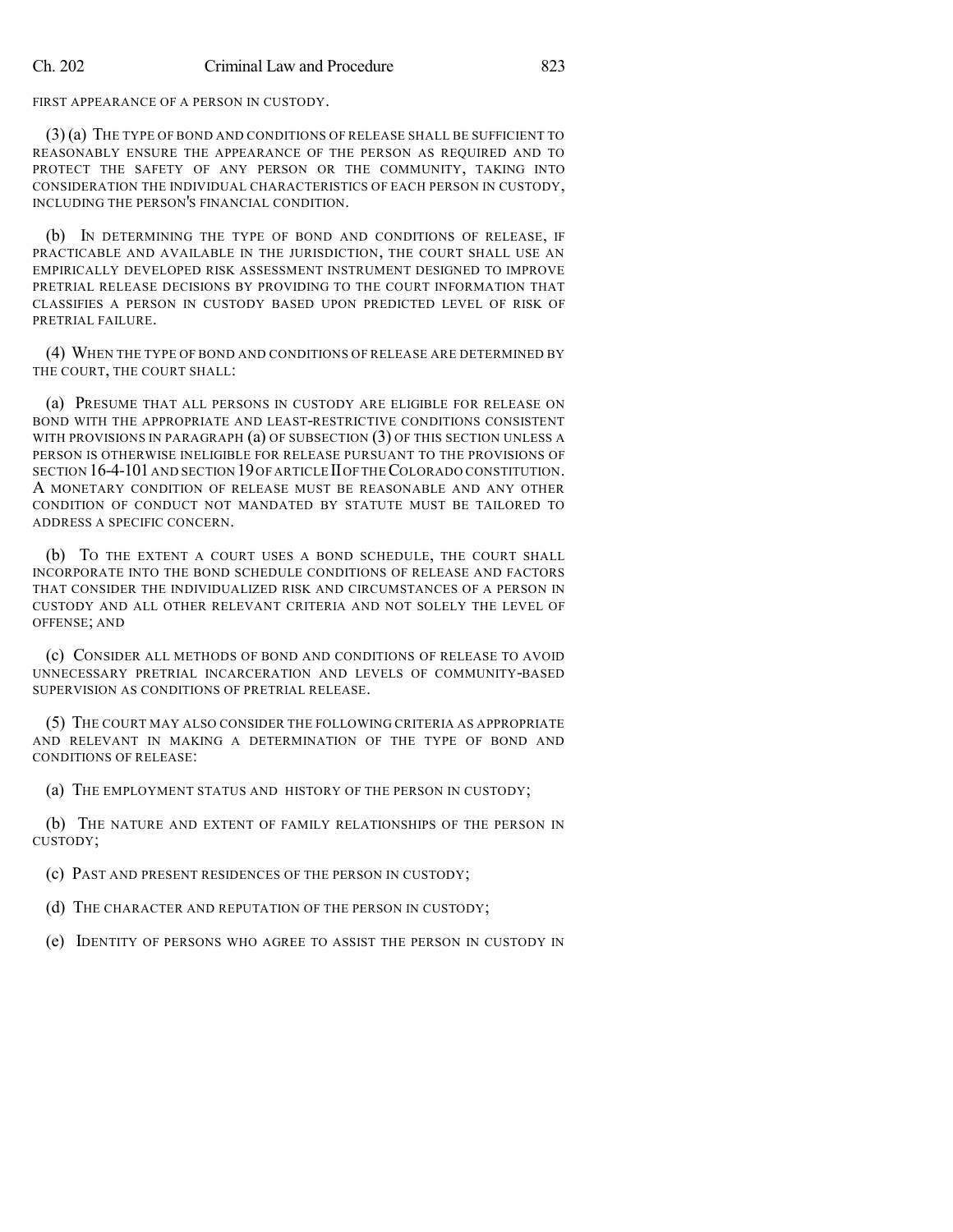ATTENDING COURT AT THE PROPER TIME;

(f) THE LIKELY SENTENCE, CONSIDERING THE NATURE AND THE OFFENSE PRESENTLY CHARGED;

(g) THE PRIOR CRIMINAL RECORD, IF ANY, OF THE PERSON IN CUSTODY AND ANY PRIOR FAILURES TO APPEAR FOR COURT;

(h) ANY FACTS INDICATING THE POSSIBILITY OF VIOLATIONS OF THE LAW IF THE PERSON IN CUSTODY IS RELEASED WITHOUT CERTAIN CONDITIONS OF RELEASE;

(i) ANY FACTS INDICATING THAT THE DEFENDANT IS LIKELY TO INTIMIDATE OR HARASS POSSIBLE WITNESSES; AND

(j) ANY OTHER FACTS TENDING TO INDICATE THAT THE PERSON IN CUSTODY HAS STRONG TIES TO THE COMMUNITY AND IS NOT LIKELY TO FLEE THE JURISDICTION.

(6) WHEN A PERSON IS CHARGED WITH AN OFFENSE PUNISHABLE BY FINE ONLY, ANY MONETARY CONDITION OF RELEASE SHALL NOT EXCEED THE AMOUNT OF THE MAXIMUM FINE PENALTY.

**16-4-104. Types of bond set by the court.** (1) THE COURT SHALL DETERMINE, AFTER CONSIDERATION OF ALL RELEVANT CRITERIA, WHICH OF THE FOLLOWING TYPES OF BOND IS APPROPRIATE FOR THE PRETRIAL RELEASE OF A PERSON IN CUSTODY, SUBJECT TO THE RELEVANT STATUTORY CONDITIONS OF RELEASE LISTED IN SECTION 16-4-105. THE PERSON MAY BE RELEASED UPON EXECUTION OF:

(a) AN UNSECURED PERSONAL RECOGNIZANCE BOND IN AN AMOUNT SPECIFIED BY THE COURT. THE COURT MAY REQUIRE ADDITIONAL OBLIGORS ON THE BOND AS A CONDITION OF THE BOND.

(b) AN UNSECURED PERSONAL RECOGNIZANCE BOND WITH ADDITIONAL NON-MONETARY CONDITIONS OF RELEASE DESIGNED SPECIFICALLY TO REASONABLY ENSURE THE APPEARANCE OF THE PERSON IN COURT AND THE SAFETY OF ANY PERSON OR PERSONS OR THE COMMUNITY;

(c) A BOND WITH SECURED MONETARY CONDITIONS WHEN REASONABLE AND NECESSARY TO ENSURE THE APPEARANCE OF THE PERSON IN COURT OR THE SAFETY OF ANY PERSON OR PERSONS OR THE COMMUNITY. THE FINANCIAL CONDITIONS SHALL STATE AN AMOUNT OF MONEY THAT THE PERSON MUST POST WITH THE COURT IN ORDER FOR THE PERSON TO BE RELEASED. THE PERSON MAY BE RELEASED FROM CUSTODY UPON EXECUTION OF BOND IN THE FULL AMOUNT OF MONEY TO BE SECURED IN ANY ONE OF THE FOLLOWING WAYS:

(I) BY A DEPOSIT WITH THE CLERK OF THE COURT OF AN AMOUNT OF CASH EQUAL TO THE MONETARY CONDITION OF THE BOND;

(II) BY REAL ESTATE SITUATED IN THIS STATE WITH UNENCUMBERED EQUITY NOT EXEMPT FROM EXECUTION OWNED BY THE ACCUSED OR ANY OTHER PERSON ACTING AS SURETY ON THE BOND, WHICH UNENCUMBERED EQUITY SHALL BE AT LEAST ONE AND ONE-HALF THE AMOUNT OF THE SECURITY SET IN THE BOND;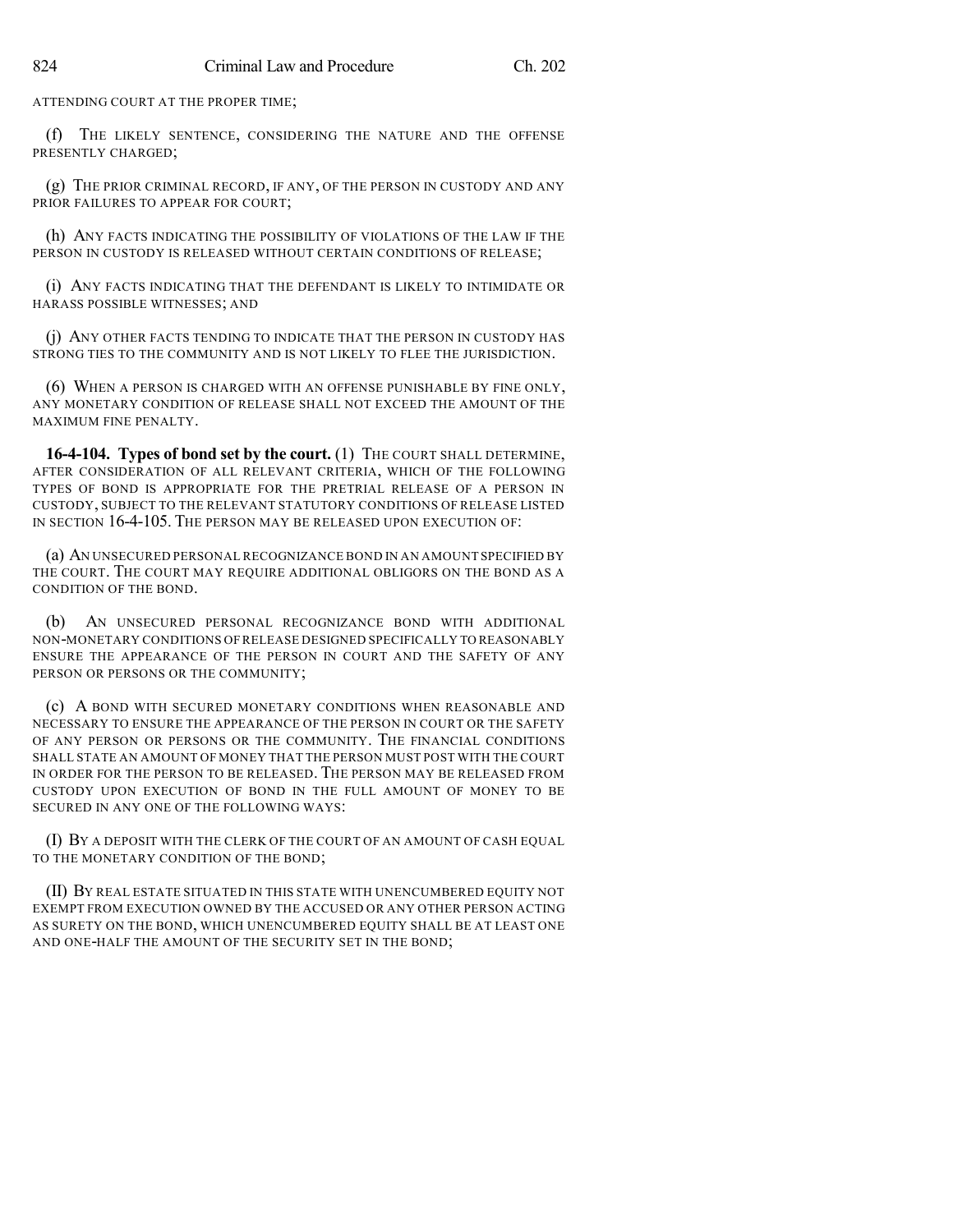(III) BY SURETIES WORTH AT LEAST ONE AND ONE-HALF OF THE SECURITY SET IN THE BOND; OR

(IV) BY A BAIL BONDING AGENT, AS DEFINED IN SECTION 16-1-104 (3.5).

(d) A BOND WITH SECURED REAL ESTATE CONDITIONS WHEN IT IS DETERMINED THAT RELEASE ON AN UNSECURED PERSONAL RECOGNIZANCE BOND WITHOUT MONETARY CONDITIONS WILL NOT REASONABLY ENSURE THE APPEARANCE OF THE PERSON IN COURT OR THE SAFETY OF ANY PERSON OR PERSONS OR THE COMMUNITY. FOR A BOND SECURED BY REAL ESTATE, THE BOND SHALL NOT BE ACCEPTED BY THE CLERK OF THE COURT UNLESS THE RECORD OWNER OF SUCH PROPERTY PRESENTS TO THE CLERK OF THE COURT THE ORIGINAL DEED OF TRUST AS SET FORTH IN SUBPARAGRAPH  $(IV)$  OF THIS PARAGRAPH  $(d)$  and the applicable recording fee. UPON RECEIPT OF THE DEED OF TRUST AND FEE, THE CLERK OF THE COURT SHALL RECORD THE DEED OF TRUST WITH THE CLERK AND RECORDER FOR THE COUNTY IN WHICH THE PROPERTY IS LOCATED. FOR A BOND SECURED BY REAL ESTATE, THE AMOUNT OF THE OWNER'S UNENCUMBERED EQUITY SHALL BE DETERMINED BY DEDUCTING THE AMOUNT OF ALL ENCUMBRANCES LISTED IN THE OWNER AND ENCUMBRANCES CERTIFICATE FROM THE ACTUAL VALUE OF SUCH REAL ESTATE AS SHOWN ON THE CURRENT NOTICE OF VALUATION. THE OWNER OF THE REAL ESTATE SHALL FILE WITH THE BOND THE FOLLOWING,WHICH SHALL CONSTITUTE A MATERIAL PART OF THE BOND:

(I) THE CURRENT NOTICE OF VALUATION FOR SUCH REAL ESTATE PREPARED BY THE COUNTY ASSESSOR PURSUANT TO SECTION 39-5-121, C.R.S.; AND

(II) EVIDENCE OF TITLE ISSUED BY A TITLE INSURANCE COMPANY OR AGENT LICENSED PURSUANT TO ARTICLE 11 OF TITLE 10, C.R.S., WITHIN THIRTY-FIVE DAYS AFTER THE DATE UPON WHICH THE BOND IS FILED; AND

(III) A SWORN STATEMENT BY THE OWNER OF THE REAL ESTATE THAT THE REAL ESTATE IS SECURITY FOR THE COMPLIANCE BY THE ACCUSED WITH THE PRIMARY CONDITION OF THE BOND; AND

(IV) A DEED OF TRUST TO THE PUBLIC TRUSTEE OF THE COUNTY IN WHICH THE REAL ESTATE IS LOCATED THAT IS EXECUTED AND ACKNOWLEDGED BY ALL RECORD OWNERS OF THE REAL ESTATE. THE DEED OF TRUST SHALL NAME THE CLERK OF THE COURT APPROVING THE BOND AS BENEFICIARY. THE DEED OF TRUST SHALL SECURE AN AMOUNT EQUAL TO ONE AND ONE-HALF TIMES THE AMOUNT OF THE BOND.

(2) UNLESS THE DISTRICT ATTORNEY CONSENTS OR UNLESS THE COURT IMPOSES CERTAIN ADDITIONAL INDIVIDUALIZED CONDITIONS OF RELEASE AS DESCRIBED IN SECTION 16-4-105, A PERSON MUST NOT BE RELEASED ON AN UNSECURED PERSONAL RECOGNIZANCE BOND PURSUANT TO PARAGRAPH (a) OF SUBSECTION (1) OF THIS SECTION UNDER THE FOLLOWING CIRCUMSTANCES:

(a) THE PERSON IS PRESENTLY FREE ON ANOTHER BOND OF ANY KIND IN ANOTHER CRIMINAL ACTION INVOLVING A FELONY OR A CLASS 1 MISDEMEANOR;

(b) THE PERSON HAS A RECORD OF CONVICTION OF A CLASS 1 MISDEMEANOR WITHIN TWO YEARS OR A FELONY WITHIN FIVE YEARS, PRIOR TO THE BAIL HEARING;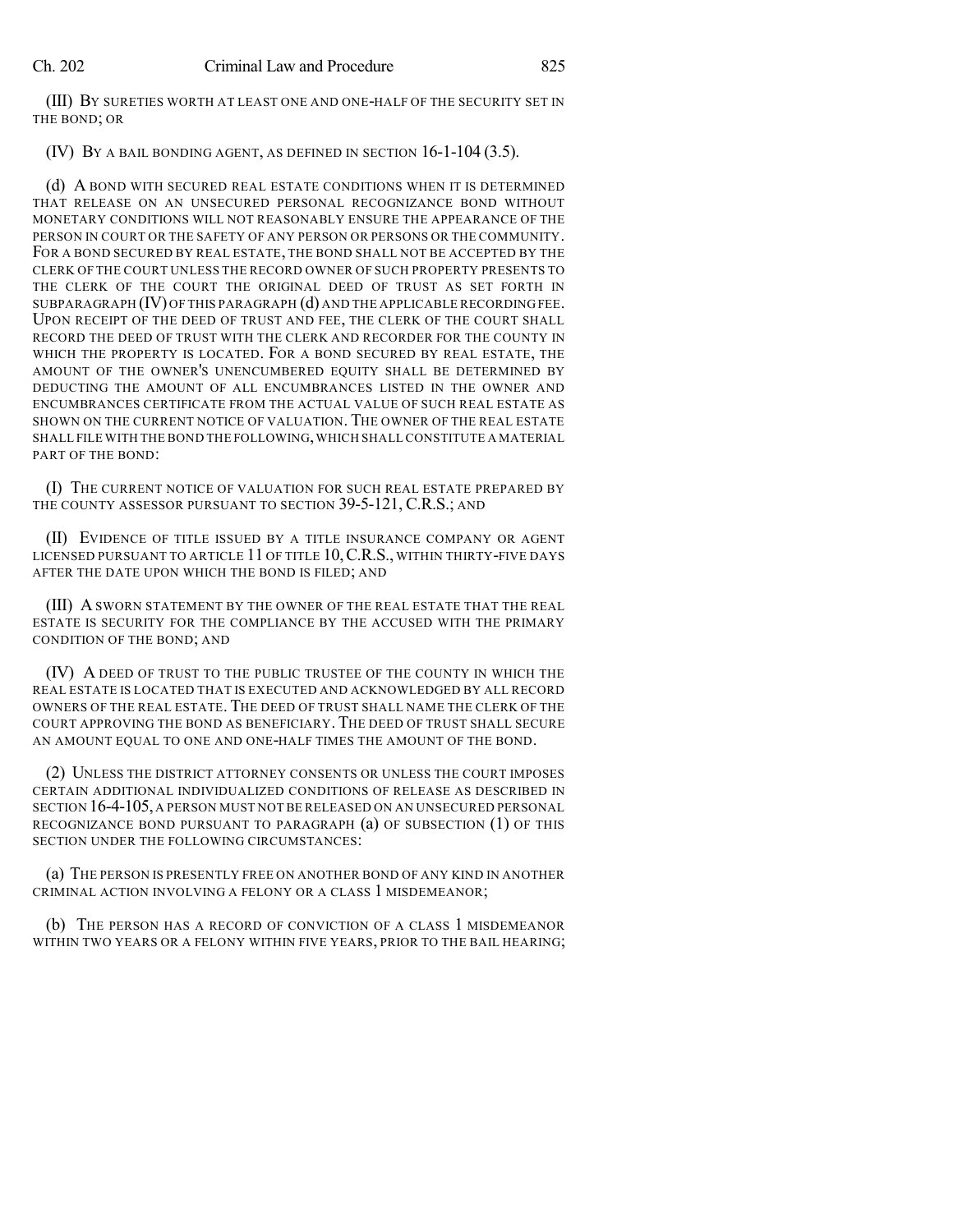OR

(c) THE PERSON HAS WILLFULLY FAILED TO APPEAR ON BOND IN ANY CASE INVOLVING A FELONY OR A CLASS 1 MISDEMEANOR CHARGE IN THE PRECEDING FIVE YEARS.

(3) A PERSON MAY NOT BE RELEASED ON AN UNSECURED PERSONAL RECOGNIZANCE BOND IF, AT THE TIME OF SUCH APPLICATION, THE PERSON IS PRESENTLY ON RELEASE UNDER A SURETY BOND FOR FELONY OR CLASS 1 MISDEMEANOR CHARGES UNLESS THE SURETY THEREON IS NOTIFIED AND AFFORDED AN OPPORTUNITY TO SURRENDER THE PERSON INTO CUSTODY ON SUCH TERMS AS THE COURT DEEMS JUST UNDER THE PROVISIONS OF SECTION 16-4-108.

(4) BECAUSE OF THE DANGER POSED TO ANY PERSON AND THE COMMUNITY, A PERSON WHO IS ARRESTED FOR AN OFFENSE UNDER SECTION  $42-4-1301(1)$  OR  $(2)(a)$ , C.R.S., MAY NOT ATTEND A BAIL HEARING UNTIL THE PERSON IS NO LONGER INTOXICATED OR UNDER THE INFLUENCE OF DRUGS. THE PERSON SHALL BE HELD IN CUSTODY UNTIL THE PERSON MAY SAFELY ATTEND SUCH HEARING.

**16-4-105. Conditions of release on bond.** (1) FOR EACH BOND, THE COURT SHALL REQUIRE THAT THE RELEASED PERSON APPEAR TO ANSWER THE CHARGE AGAINST THE PERSON AT A PLACE AND UPON A DATE CERTAIN AND AT ANY PLACE OR UPON ANY DATE TO WHICH THE PROCEEDING IS TRANSFERRED OR CONTINUED. THIS CONDITION IS THE ONLY CONDITION FOR WHICH A BREACH OF SURETY OR SECURITY ON THE BAIL BOND MAY BE SUBJECT TO FORFEITURE.

(2) FOR A PERSON WHO HAS BEEN ARRESTED FOR A FELONY OFFENSE, THE COURT SHALL REQUIRE AS A CONDITION OF A BOND THAT THE PERSON EXECUTE A WAIVER OF EXTRADITION STATING THE PERSON CONSENTS TO EXTRADITION TO THIS STATE AND WAIVES ALL FORMAL PROCEDURES INCIDENTAL TO EXTRADITION PROCEEDINGS IN THE EVENT THAT HE OR SHE IS ARRESTED IN ANOTHER STATE WHILE AT LIBERTY ON SUCH BAIL BOND AND ACKNOWLEDGING THAT HE OR SHE SHALL NOT BE ADMITTED TO BAIL IN ANY OTHER STATE PENDING EXTRADITION TO THIS STATE.

(3) ADDITIONAL CONDITIONS OF EVERY BOND IS THAT THE RELEASED PERSON SHALL NOT COMMIT ANY FELONY WHILE FREE ON SUCH A BAIL BOND, AND THE COURT IN WHICH THE ACTION IS PENDING HAS THE POWER TO REVOKE THE RELEASE OF THE PERSON,TO CHANGE ANY BOND CONDITION,INCLUDING THE AMOUNT OF ANY MONETARY CONDITION IF IT IS SHOWN THAT A COMPETENT COURT HAS FOUND PROBABLE CAUSE TO BELIEVE THAT THE DEFENDANT HAS COMMITTED A FELONY WHILE RELEASED, PENDING THE RESOLUTION OF A PRIOR FELONY CHARGE.

(4) AN ADDITIONAL CONDITION OF EVERY BOND IN CASES OF DOMESTIC VIOLENCE AS DEFINED IN SECTION 18-6-800.3 (1), C.R.S., IS THAT THE RELEASED PERSON ACKNOWLEDGE THE PROTECTION ORDER AS PROVIDED IN SECTION 18-1-1001 (5), C.R.S.

(5) AN ADDITIONAL CONDITION OF EVERY BOND IN A CASE OF AN OFFENSE UNDER SECTION 42-2-138 (1) (d) (I), C.R.S., OF DRIVING WHILE SUCH PERSON'S DRIVER'S LICENSE OR PRIVILEGE TO DRIVE, EITHER AS A RESIDENT OR NONRESIDENT, IS RESTRAINED SOLELY OR PARTIALLY BECAUSE OF A CONVICTION OF A DRIVING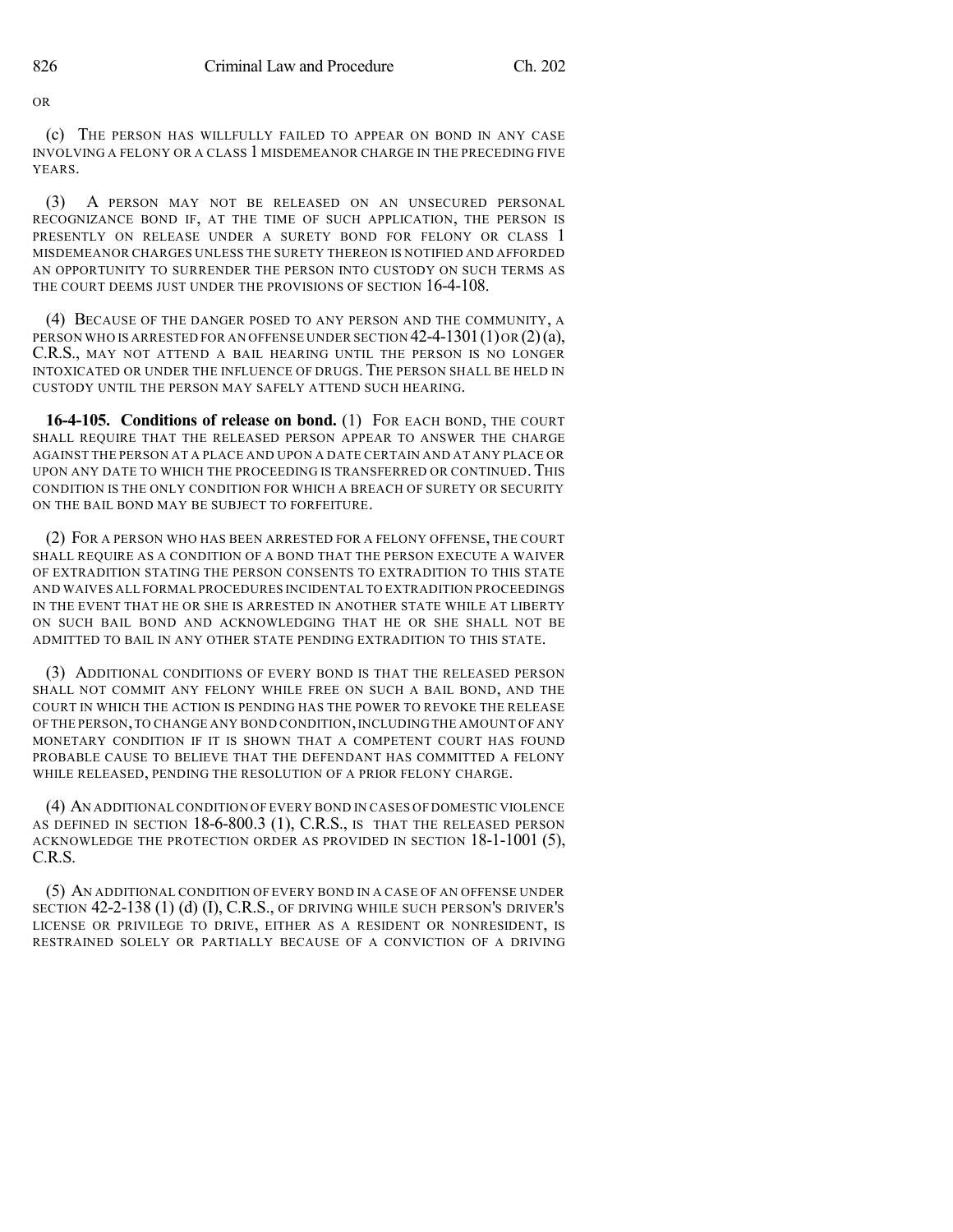OFFENSE PURSUANT TO SECTION 42-4-1301 (1) OR (2) (a), C.R.S., IS THAT SUCH PERSON NOT DRIVE ANY MOTOR VEHICLE DURING THE PERIOD OF SUCH DRIVING RESTRAINT.

(6)(a) IF A PERSON IS ARRESTED FOR DRIVING UNDER THE INFLUENCE OR DRIVING WHILE ABILITY IMPAIRED, PURSUANT TO SECTION 42-4-1301, C.R.S., AND THE PERSON HAS ONE OR MORE PREVIOUS CONVICTIONS FOR AN OFFENSE IN SECTION 42-4-1301, C.R.S., OR ONE OR MORE CONVICTIONS IN ANY OTHER JURISDICTION THAT WOULD CONSTITUTE A VIOLATION OF SECTION 42-4-1301, C.R.S., AS A CONDITION OF ANY BOND, THE COURT SHALL ORDER THAT THE PERSON ABSTAIN FROM THE USE OF ALCOHOL OR ILLEGAL DRUGS, AND SUCH ABSTINENCE SHALL BE MONITORED.

(b) APERSON SEEKING RELIEF FROM ANY OF THE CONDITIONS IMPOSED PURSUANT TO PARAGRAPH (a) OF THIS SUBSECTION (6) SHALL FILE A MOTION WITH THE COURT, AND THE COURT SHALL CONDUCT A HEARING UPON THE MOTION. THE COURT SHALL CONSIDER WHETHER THE CONDITION FROM WHICH THE PERSON IS SEEKING RELIEF IS IN THE INTEREST OF JUSTICE AND WHETHER PUBLIC SAFETY WOULD BE ENDANGERED IF THE CONDITION WERE NOT ENFORCED. WHEN DETERMINING WHETHER TO GRANT RELIEF PURSUANT TO THIS PARAGRAPH (b), THE COURT SHALL CONSIDER WHETHER THE PERSON HAS VOLUNTARILY ENROLLED AND IS PARTICIPATING IN AN APPROPRIATE SUBSTANCE ABUSE TREATMENT PROGRAM.

(7) A PERSON MAY BE RELEASED ON A BOND WITH MONETARY CONDITION OF BOND, WHEN APPROPRIATE, AS DESCRIBED IN SECTION 16-4-104 (1) (c).

(8) IN ADDITION TO THE CONDITIONS SPECIFIED IN THIS SECTION, THE COURT MAY IMPOSE ANY ADDITIONAL CONDITIONS ON THE CONDUCT OF THE PERSON RELEASED THAT WILL ASSIST IN OBTAINING THE APPEARANCE OF THE PERSON IN COURT AND THE SAFETY OF ANY PERSON OR PERSONS AND THE COMMUNITY. THESE CONDITIONS MAY INCLUDE, BUT ARE NOT LIMITED TO, SUPERVISION BY A QUALIFIED PERSON OR ORGANIZATION OR SUPERVISION BY A PRETRIAL SERVICES PROGRAM ESTABLISHED PURSUANT TO SECTION 16-4-106. WHILE UNDER THE SUPERVISION OF A QUALIFIED ORGANIZATION OR PRETRIAL SERVICES PROGRAM, THE CONDITIONS OF RELEASE IMPOSED BY THE COURT MAY INCLUDE, BUT ARE NOT LIMITED TO:

(a) PERIODIC TELEPHONE CONTACT WITH THE PROGRAM;

(b) PERIODIC OFFICE VISITS BY THE PERSON TO THE PRETRIAL SERVICES PROGRAM OR ORGANIZATION;

(c) PERIODIC VISITS TO THE PERSON'S HOME BY THE PROGRAM OR ORGANIZATION;

(d) MENTAL HEALTH OR SUBSTANCE ABUSE TREATMENT FOR THE PERSON, INCLUDING RESIDENTIAL TREATMENT IF THE DEFENDANT CONSENTS TO THE TREATMENT;

(e) PERIODIC ALCOHOL OR DRUG TESTING OF THE PERSON;

(f) DOMESTIC VIOLENCE COUNSELING FOR THE DEFENDANT IF THE DEFENDANT CONSENTS TO THE COUNSELING;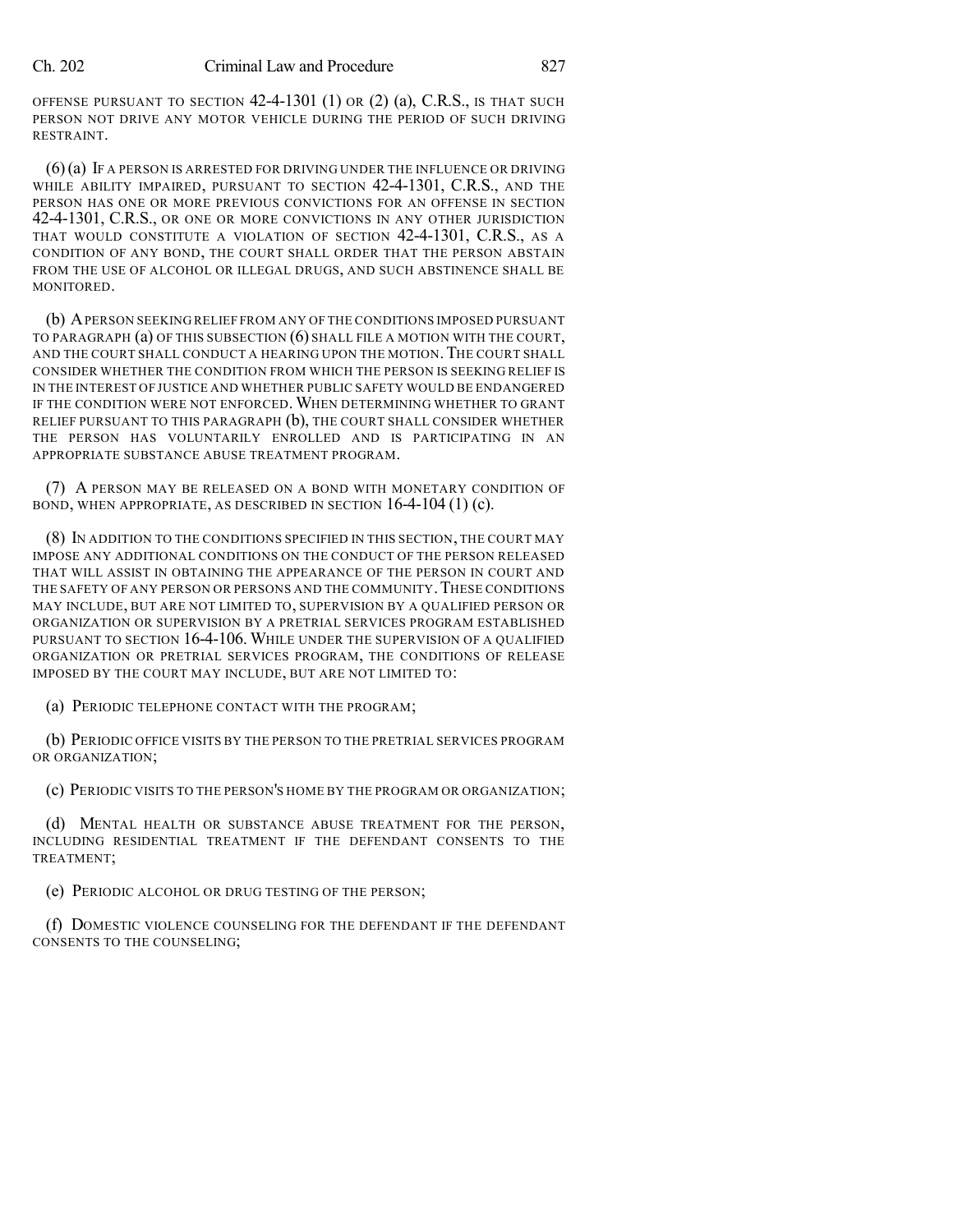(g) ELECTRONIC OR GLOBAL POSITION MONITORING OF THE PERSON;

(h) PRETRIAL WORK RELEASE FOR THE PERSON; AND

(i) OTHER SUPERVISION TECHNIQUES SHOWN BY RESEARCH TO INCREASE COURT APPEARANCE AND PUBLIC SAFETY RATES FOR PERSONS RELEASED ON BOND.

**16-4-106. Pretrial services programs.** (1) THE CHIEF JUDGE OF ANY JUDICIAL DISTRICT MAY ORDER A PERSON WHO IS ELIGIBLE FOR BOND OR OTHER PRETRIAL RELEASE TO BE EVALUATED BY A PRETRIAL SERVICES PROGRAM ESTABLISHED PURSUANT TO THIS SECTION, WHICH PROGRAM MAY ADVISE THE COURT IF THE PERSON IS BOND ELIGIBLE, MAY PROVIDE INFORMATION THAT ENABLES THE COURT TO MAKE AN APPROPRIATE DECISION ON BOND AND CONDITIONS OF RELEASE, AND MAY RECOMMEND CONDITIONS OF RELEASE CONSISTENT WITH THIS SECTION. THE CHIEF JUDGE MAY MAKE SUCH ORDER IN ANY OR ALL OF THE COUNTIES OF THE CHIEF JUDGE'S JUDICIAL DISTRICT.

(2) THE CHIEF JUDGE OF ANY JUDICIAL DISTRICT SHALL ENDEAVOR TO CONSULT, ON AN ANNUAL BASIS, WITH THE COUNTY OR COUNTIES WITHIN THE JUDICIAL DISTRICT IN AN EFFORT TO SUPPORT AND ENCOURAGE THE DEVELOPMENT BY THE COUNTY OR COUNTIES, TO THE EXTENT PRACTICABLE AND WITHIN AVAILABLE RESOURCES, OF PRETRIAL SERVICES PROGRAMS THAT SUPPORT THE WORK OF THE COURT AND EVIDENCE-BASED DECISION-MAKING IN DETERMINING THE TYPE OF BOND AND CONDITIONS OF RELEASE.

(3) TO REDUCE BARRIERS TO THE PRETRIAL RELEASE OF PERSONS IN CUSTODY WHOSE RELEASE ON BOND WITH APPROPRIATE CONDITIONS REASONABLY ASSURES COURT APPEARANCE AND PUBLIC SAFETY, ALL COUNTIES AND CITIES AND COUNTIES ARE ENCOURAGED TO DEVELOP A PRETRIAL SERVICES PROGRAM IN CONSULTATION WITH THE CHIEF JUDGE OF THE JUDICIAL DISTRICT IN AN EFFORT TO ESTABLISH A PRETRIAL SERVICES PROGRAM THAT MAY BE UTILIZED BY THE DISTRICT COURT OF SUCH COUNTY OR CITY AND COUNTY. ANY PRETRIAL SERVICES PROGRAM MUST BE ESTABLISHED PURSUANT TO A PLAN FORMULATED BY A COMMUNITY ADVISORY BOARD CREATED FOR SUCH PURPOSE AND APPOINTED BY THE CHIEF JUDGE OF THE JUDICIAL DISTRICT. MEMBERSHIP ON SUCH COMMUNITY ADVISORY BOARD MUST INCLUDE, AT A MINIMUM, A REPRESENTATIVE OF A LOCAL LAW ENFORCEMENT AGENCY,A REPRESENTATIVE OF THE DISTRICT ATTORNEY,A REPRESENTATIVE OFTHE PUBLIC DEFENDER, AND A REPRESENTATIVE OF THE CITIZENS AT LARGE. THE CHIEF JUDGE IS ENCOURAGED TO APPOINT TO THE COMMUNITY ADVISORY BOARD AT LEAST ONE REPRESENTATIVE OF THE BAIL BOND INDUSTRY WHO CONDUCTS BUSINESS IN THE JUDICIAL DISTRICT,WHICH MAY INCLUDE A BAIL BONDSMAN,A BAIL SURETY, OR OTHER DESIGNATED BAIL INDUSTRY REPRESENTATIVE. THE PLAN FORMULATED BY SUCH COMMUNITY ADVISORY BOARD MUST BE APPROVED BY THE CHIEF JUDGE OF THE JUDICIAL DISTRICT PRIOR TO THE ESTABLISHMENT AND UTILIZATION OF THE PRETRIAL SERVICES PROGRAM. THE OPTION CONTAINED IN THIS SECTION THAT A PRETRIAL SERVICES PROGRAM BE ESTABLISHED PURSUANT TO A PLAN FORMULATED BY THE COMMUNITY ADVISORY BOARD DOES NOT APPLY TO ANY PRETRIAL SERVICES PROGRAM THAT EXISTED BEFORE MAY 31, 1991.

(4) ANY PRETRIAL SERVICES PROGRAM APPROVED PURSUANT TO THIS SECTION MUST MEET THE FOLLOWING CRITERIA: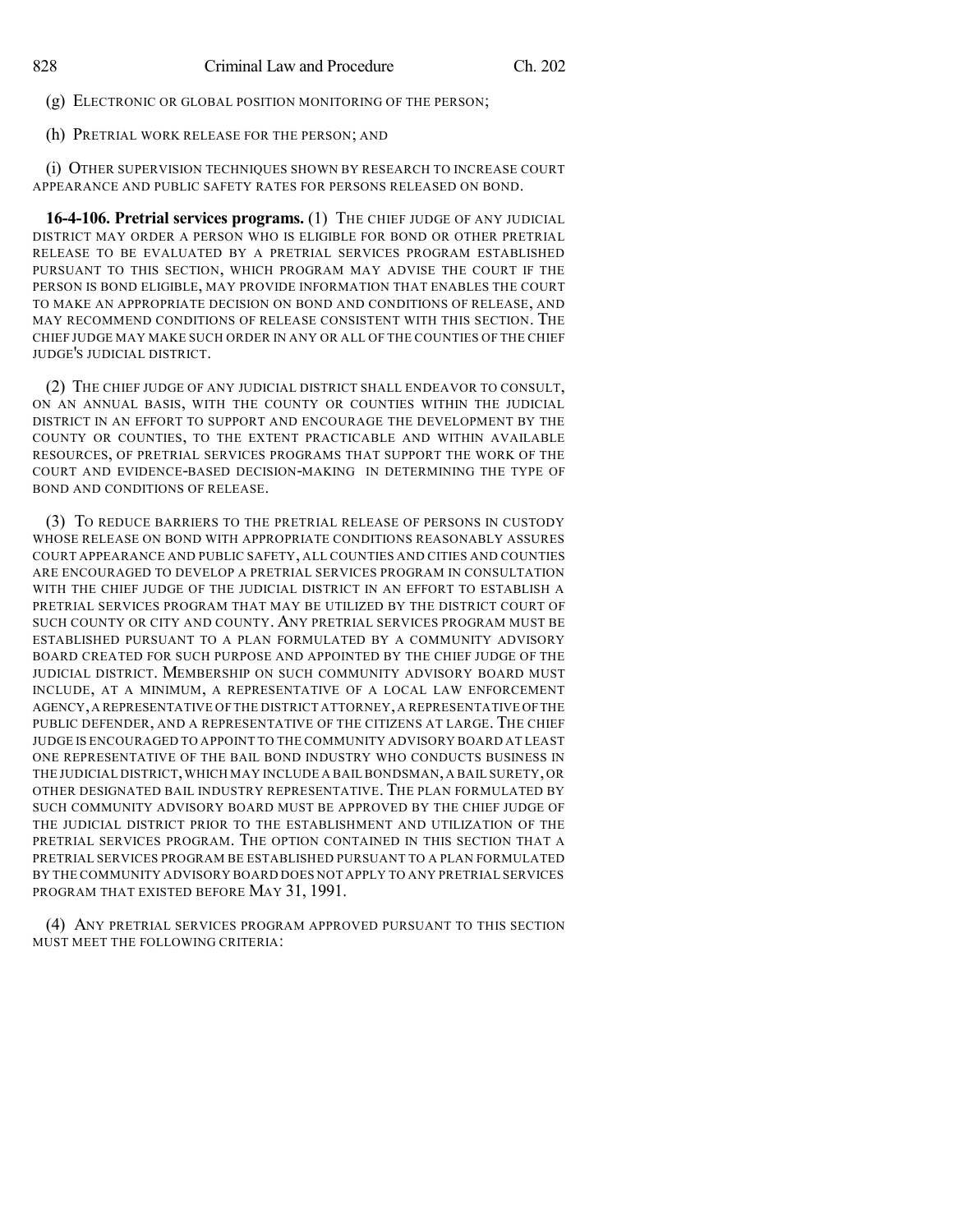#### Ch. 202 Criminal Law and Procedure 829

(a) THE PROGRAM MUST ESTABLISH A PROCEDURE FOR THE SCREENING OF PERSONS WHO ARE DETAINED DUE TO AN ARREST FOR THE ALLEGED COMMISSION OF A CRIME SO THAT SUCH INFORMATION MAY BE PROVIDED TO THE JUDGE WHO IS SETTING THE BOND AND CONDITIONS OF RELEASE. THE PROGRAM MUST PROVIDE INFORMATION THAT PROVIDES THE COURT WITH THE ABILITY TO MAKE AN APPROPRIATE INITIAL BOND DECISION THAT IS BASED UPON FACTS RELATING TO THE PERSON'S RISK OF FAILURE TO APPEAR FOR COURT AND RISK OF DANGER TO THE **COMMUNITY** 

(b) THE PROGRAM MUST MAKE ALL REASONABLE ATTEMPTS TO PROVIDE THE COURT WITH SUCH INFORMATION DELINEATED IN THIS SECTION AS IS APPROPRIATE TO EACH INDIVIDUAL PERSON SEEKING RELEASE FROM CUSTODY;

(c) THE PROGRAM, IN CONJUNCTION WITH THE COMMUNITY ADVISORY BOARD, MUST MAKE ALL REASONABLE EFFORTS TO IMPLEMENT AN EMPIRICALLY DEVELOPED PRETRIAL RISK ASSESSMENT TOOL AND A STRUCTURED DECISION-MAKING DESIGN BASED UPON THE PERSON'S CHARGE AND THE RISK ASSESSMENT SCORE;

(d) THE PROGRAM MUST WORK WITH ALL APPROPRIATE AGENCIES AND ASSIST WITH ALL EFFORTS TO COMPLY WITH SECTIONS 24-4.1-302.5 AND 24-4.1-303, C.R.S.

(5) ANY PRETRIAL SERVICES PROGRAM MAY ALSO INCLUDE DIFFERENT METHODS AND LEVELS OF COMMUNITY-BASED SUPERVISION AS A CONDITION OF RELEASE,AND THE PROGRAM MUST USE ESTABLISHED METHODS FOR PERSONS WHO ARE RELEASED PRIOR TO TRIAL IN ORDER TO DECREASE UNNECESSARY PRETRIAL DETENTION. THE PROGRAM MAY INCLUDE,BUT IS NOT LIMITED TO,ANY OF THE CRITERIA AS OUTLINED IN SECTION 16-4-105 (8) AS CONDITIONS FOR PRETRIAL RELEASE.

(6) COMMENCING JULY 1, 2012, EACH PRETRIAL SERVICES PROGRAM ESTABLISHED PURSUANT TO THIS SECTION SHALL PROVIDE AN ANNUAL REPORT TO THE JUDICIAL DEPARTMENT NO LATER THAN NOVEMBER 1 OF EACH YEAR, REGARDLESS OF WHETHER THE PROGRAM EXISTED PRIOR TO MAY 31, 1991. THE JUDICIAL DEPARTMENT SHALL PRESENT AN ANNUAL COMBINED REPORT TO THE HOUSE AND SENATE JUDICIARY COMMITTEES OF THE HOUSE OF REPRESENTATIVES AND THE SENATE, OR ANY SUCCESSOR COMMITTEES, OF THE GENERAL ASSEMBLY. THE REPORT TO THE JUDICIAL DEPARTMENT MUST INCLUDE, BUT IS NOT LIMITED TO, THE FOLLOWING INFORMATION:

(a) THE TOTAL NUMBER OF PRETRIAL ASSESSMENTS PERFORMED BY THE PROGRAM AND SUBMITTED TO THE COURT;

(b) THE TOTAL NUMBER OF CLOSED CASES BY THE PROGRAM IN WHICH THE PERSON WAS RELEASED FROM CUSTODY AND SUPERVISED BY THE PROGRAM;

(c) THE TOTAL NUMBER OF CLOSED CASES IN WHICH THE PERSON WAS RELEASED FROM CUSTODY, WAS SUPERVISED BY THE PROGRAM, AND, WHILE UNDER SUPERVISION, APPEARED FOR ALL SCHEDULED COURT APPEARANCES ON THE CASE;

(d) THE TOTAL NUMBER OF CLOSED CASES IN WHICH THE PERSON WAS RELEASED FROM CUSTODY, WAS SUPERVISED BY THE PROGRAM, AND WAS NOT CHARGED WITH A NEW CRIMINAL OFFENSE THAT WAS ALLEGED TO HAVE OCCURRED WHILE UNDER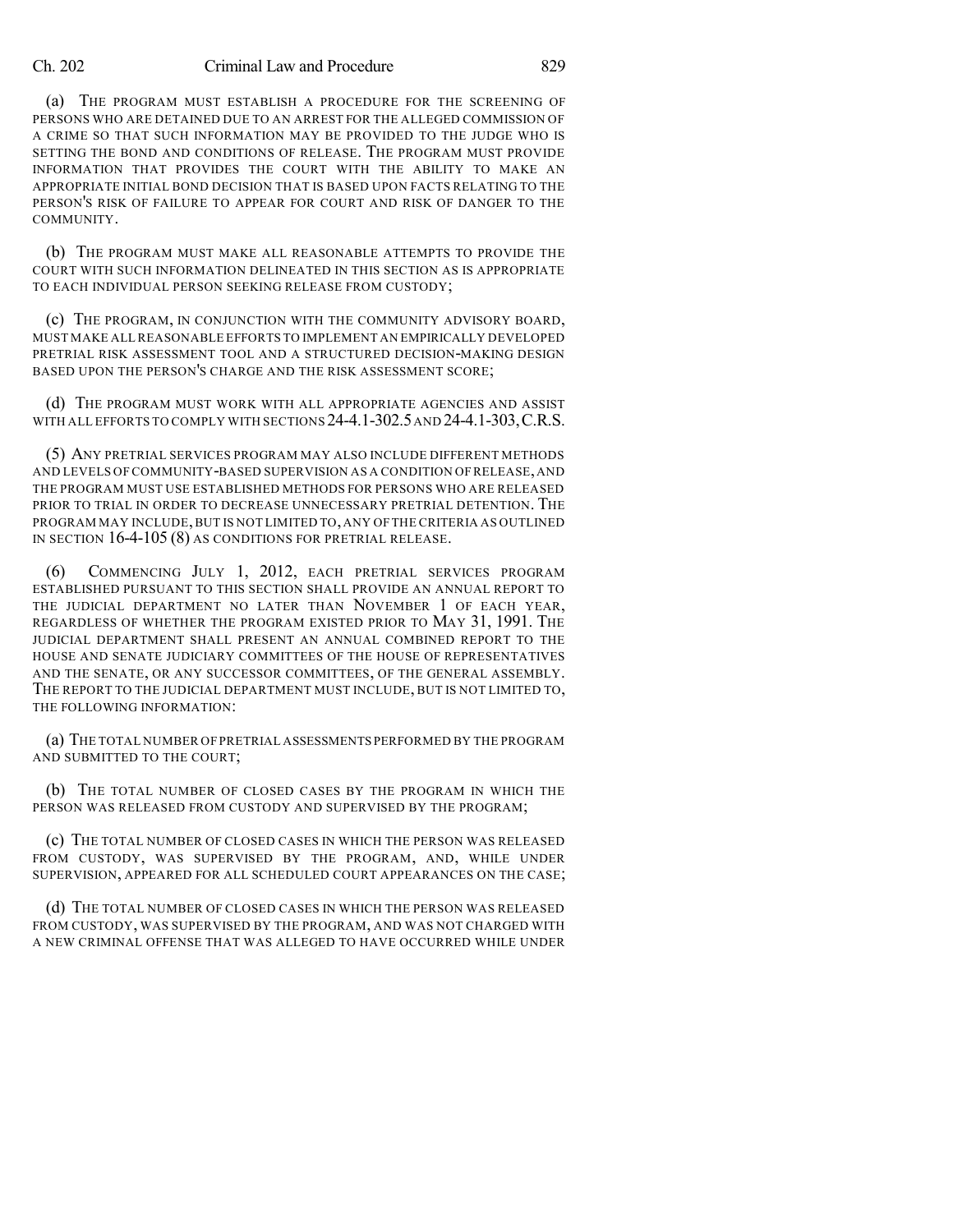SUPERVISION AND THAT CARRIED THE POSSIBILITY OF A SENTENCE TO JAIL OR IMPRISONMENT;

(e) THE TOTAL NUMBER OF CLOSED CASES IN WHICH THE PERSON WAS RELEASED FROM CUSTODY AND WAS SUPERVISED BY THE PROGRAM, AND THE PERSON'S BOND WAS NOT REVOKED BY THE COURT DUE TO A VIOLATION OF ANY OTHER TERMS AND CONDITIONS OF SUPERVISION; AND

(f) ANY ADDITIONAL INFORMATION THE JUDICIAL DEPARTMENT MAY REQUEST.

(7) FOR THE REPORTS REQUIRED IN SUBSECTION (6) OF THIS SECTION, THE PRETRIAL SERVICES PROGRAM SHALL INCLUDE INFORMATION DETAILING THE NUMBER OF PERSONS RELEASED ON A COMMERCIAL SURETY BOND IN ADDITION TO PRETRIAL SUPERVISION, THE NUMBER OF PERSONS RELEASED ON A CASH, PRIVATE SURETY, OR PROPERTY BOND IN ADDITION TO PRETRIAL SUPERVISION, AND THE NUMBER OF PERSONS RELEASED ON ANY FORM OF A PERSONAL RECOGNIZANCE BOND IN ADDITION TO PRETRIAL SUPERVISION.

**16-4-107. Hearing after setting of monetary conditions of bond.** IF A PERSON IS IN CUSTODY AND THE COURT IMPOSED A MONETARY BOND FOR RELEASE, AND THE PERSON, AFTER SEVEN DAYS FROM THE SETTING OF THE MONETARY BOND, IS UNABLE TO MEET THE MONETARY OBLIGATIONS OF THE BOND, THE PERSON MAY FILE A WRITTEN MOTION FOR RECONSIDERATION OF THE MONETARY CONDITIONS OF THE BOND. THE PERSON MAY ONLY FILE THE WRITTEN MOTION IF HE OR SHE BELIEVES THAT, UPON PRESENTATION OF EVIDENCE NOT FULLY CONSIDERED BY THE COURT, HE OR SHE IS ENTITLED TO A PERSONAL RECOGNIZANCE BOND OR AN UNSECURED BOND WITH CONDITIONS OF RELEASE OR A CHANGE IN THE MONETARY CONDITIONS OF BOND. THE COURT SHALL PROMPTLY CONDUCT A HEARING ON THIS MOTION FOR RECONSIDERATION,BUT THE HEARINGMUST BE HELD WITHIN FOURTEEN DAYS AFTER THE FILING OF THE MOTION. HOWEVER, THE COURT MAY SUMMARILY DENY THE MOTION IF THE COURT FINDS THAT THERE IS NO ADDITIONAL EVIDENCE NOT FULLY CONSIDERED BY THE COURT PRESENTED IN THE WRITTEN MOTION. IN CONSIDERING THE MOTION, THE COURT SHALL CONSIDER THE RESULTS OF ANY EMPIRICALLY DEVELOPED RISK ASSESSMENT INSTRUMENT.

**16-4-108. When original bond continued.** ONCE A BOND HAS BEEN EXECUTED AND THE PERSON RELEASED FROM CUSTODY THEREON, WHETHER A CHARGE IS THEN PENDING OR IS THEREAFTER FILED OR TRANSFERRED TO A COURT OF COMPETENT JURISDICTION, THE ORIGINAL BOND SHALL CONTINUE IN EFFECT UNTIL FINAL DISPOSITION OF THE CASE IN THE TRIAL COURT. IF A CHARGE FILED IN THE COUNTY COURT IS DISMISSED AND THE DISTRICT ATTORNEY STATES ON THE RECORD THAT THE CHARGE WILL BE REFILED IN THE DISTRICT COURT OR THAT THE DISMISSAL BY THE COUNTY COURT WILL BE APPEALED TO THE DISTRICT COURT, THE COUNTY COURT BEFORE ENTERING THE DISMISSAL SHALL FIX A RETURN DATE, NOT LATER THAN SIXTY-THREE DAYS THEREAFTER,UPON WHICH THE DEFENDANT MUST APPEAR IN THE DISTRICT COURT AND CONTINUE THE BOND. ANY BOND CONTINUED PURSUANT TO THIS SECTION IS SUBJECT TO THE PROVISIONS OF SECTION 16-4-109.

**16-4-109. Reduction or increase of monetary conditions of bond - change in type of bond or conditions of bond - definitions.** (1) UPON APPLICATION BY THE DISTRICT ATTORNEY OR THE DEFENDANT, THE COURT BEFORE WHICH THE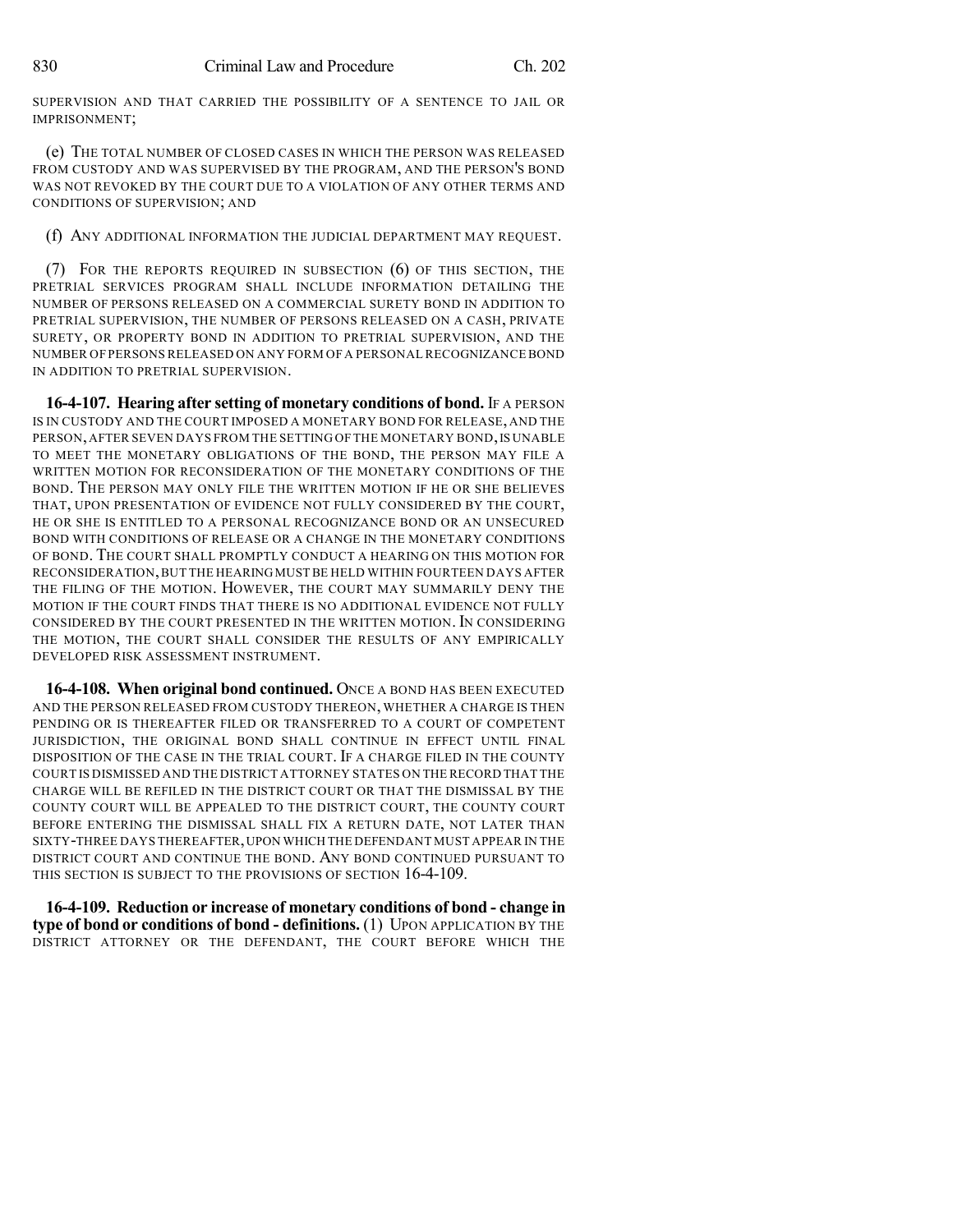PROCEEDING IS PENDING MAY INCREASE OR DECREASE THE FINANCIAL CONDITIONS OF BOND, MAY REQUIRE ADDITIONAL SECURITY FOR A BOND, MAY DISPENSE WITH SECURITY THERETOFORE PROVIDED, OR MAY ALTER ANY OTHER CONDITION OF THE BOND.

(2) REASONABLE NOTICE OF AN APPLICATION FOR MODIFICATION OF A BOND BY THE DEFENDANT SHALL BE GIVEN TO THE DISTRICT ATTORNEY.

(3) REASONABLE NOTICE OF APPLICATION FOR MODIFICATION OF A BOND BY THE DISTRICT ATTORNEY SHALL BE GIVEN TO THE DEFENDANT, EXCEPT AS PROVIDED IN SUBSECTION (4) OF THIS SECTION.

(4) (a) UPON VERIFIED APPLICATION BY THE DISTRICT ATTORNEY OR A BONDING COMMISSIONER STATING FACTS OR CIRCUMSTANCES CONSTITUTING A BREACH OR A THREATENED BREACH OF ANY OF THE CONDITIONS OF THE BOND, THE COURT MAY ISSUE A WARRANT COMMANDING ANY PEACE OFFICER TO BRING THE DEFENDANT WITHOUT UNNECESSARY DELAY BEFORE THE COURT FOR A HEARING ON THE MATTERS SET FORTH IN THE APPLICATION. UPON ISSUANCE OF THE WARRANT, THE BONDING COMMISSIONER SHALL NOTIFY THE BAIL BOND AGENT OF RECORD BY ELECTRONIC MAIL TO THE AGENT IF AVAILABLE WITHIN TWENTY-FOUR HOURS OR BY CERTIFIED MAIL NOT MORE THAN FOURTEEN DAYS AFTER THE WARRANT IS ISSUED. AT THE CONCLUSION OF THE HEARING, THE COURT MAY ENTER AN ORDER AUTHORIZED BY SUBSECTION (1) OF THIS SECTION. IF A BONDING COMMISSIONER FILES AN APPLICATION FOR A HEARING PURSUANT TO THIS SUBSECTION (4), THE BONDING COMMISSIONER SHALL NOTIFY THE DISTRICT ATTORNEY, FOR THE JURISDICTION IN WHICH THE APPLICATION IS MADE, OF THE APPLICATION WITHIN TWENTY-FOUR HOURS FOLLOWING THE FILING OF THE APPLICATION.

(b) AS USED IN THIS SUBSECTION (4),"BONDING COMMISSIONER"MEANS A PERSON EMPLOYED BY A PRETRIAL SERVICES PROGRAM AS DESCRIBED IN SECTION 16-4-106 (3), AND SO DESIGNATED AS A BONDING COMMISSIONER BY THE CHIEF OR PRESIDING JUDGE OF THE JUDICIAL DISTRICT.

(5) THE DISTRICT ATTORNEY HAS THE RIGHT TO APPEAR AT ALL HEARINGS SEEKING MODIFICATION OF THE TERMS AND CONDITIONS OF BOND AND MAY ADVISE THE COURT ON ALL PERTINENT MATTERS DURING THE HEARING.

**16-4-110. Exoneration from bond liability.** (1) ANY PERSON EXECUTING A BAIL BOND AS PRINCIPAL OR AS SURETY SHALL BE EXONERATED AS FOLLOWS:

(a) WHEN THE CONDITION OF THE BOND HAS BEEN SATISFIED; OR

(b) WHEN THE AMOUNT OF THE FORFEITURE HAS BEEN PAID; OR

(c) (I) WHEN THE SURETY APPEARS AND PROVIDES SATISFACTORY EVIDENCE TO THE COURT THAT THE DEFENDANT IS UNABLE TO APPEAR BEFORE THE COURT DUE TO SUCH DEFENDANT'S DEATH OR THE DETENTION OR INCARCERATION OF SUCH DEFENDANT IN A FOREIGN JURISDICTION IF THE DEFENDANT IS INCARCERATED FOR A PERIOD IN EXCESS OF NINETY-ONE DAYS AND THE STATE OF COLORADO HAS REFUSED TO EXTRADITE SUCH DEFENDANT; EXCEPT THAT, IF THE STATE EXTRADITES SUCH DEFENDANT, ALL COSTS ASSOCIATED WITH SUCH EXTRADITION SHALL BE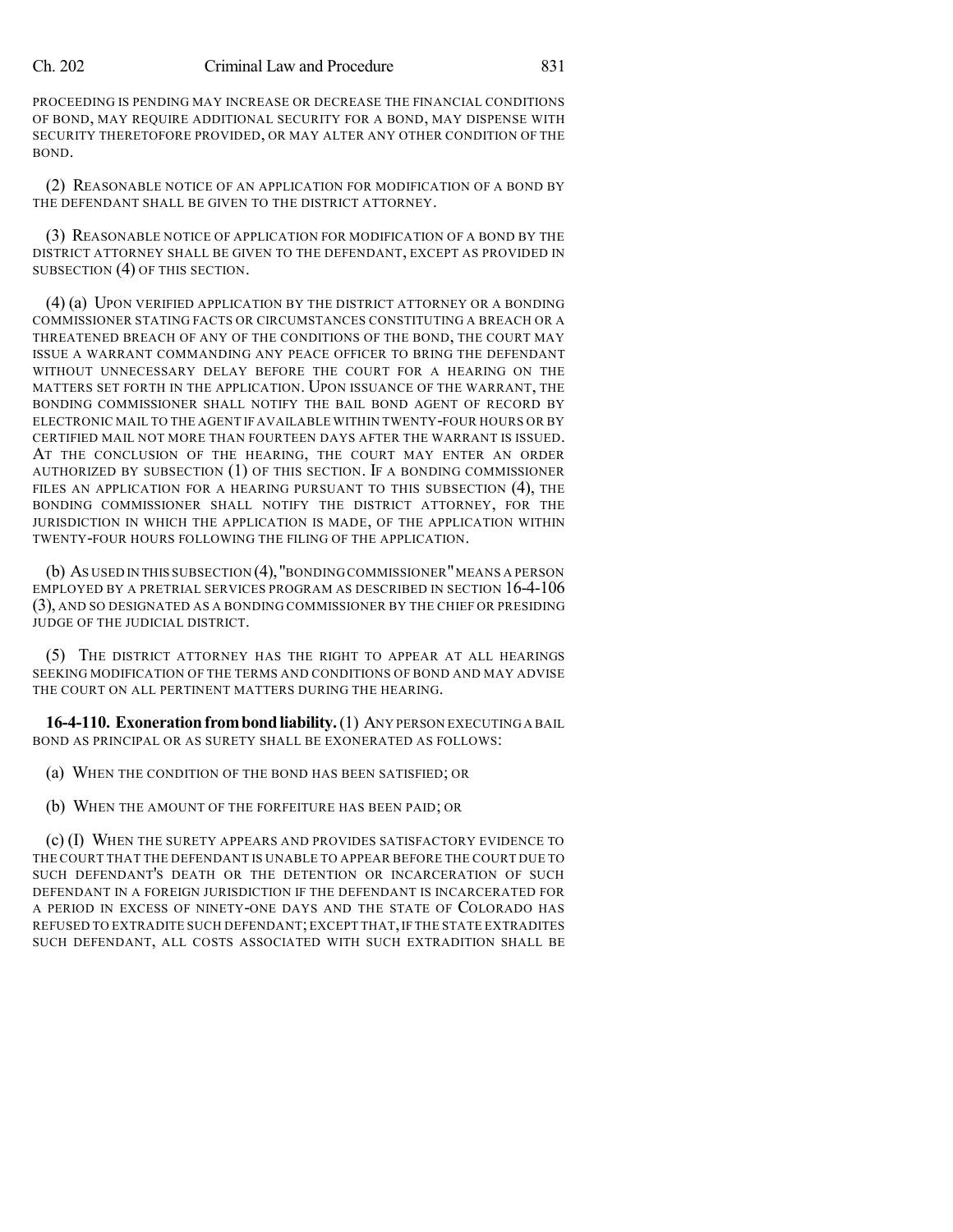BORNE BY THE SURETY UP TO THE AMOUNT OF THE BOND.

(II) FOR THE PURPOSES OF THIS PARAGRAPH (c), "COSTS ASSOCIATED WITH EXTRADITION"SHALL BE CALCULATED AS AND LIMITED TO THE ROUND-TRIP MILEAGE BETWEEN THE COLORADO COURT OF JURISDICTION AND THE LOCATION OF THE DEFENDANT'S INCARCERATION AT THE RATE ALLOWED FOR REIMBURSEMENT PURSUANT TO SECTION 24-9-104, C.R.S., UP TO THE AMOUNT OF THE BOND.

(d) UPON SURRENDER OF THE DEFENDANT INTO CUSTODY AT ANY TIME BEFORE A JUDGMENT HAS BEEN ENTERED AGAINST THE SURETIES FOR FORFEITURE OF THE BOND, UPON PAYMENT OF ALL COSTS OCCASIONED THEREBY. A SURETY MAY SEIZE AND SURRENDER THE DEFENDANT TO THE SHERIFF OF THE COUNTY WHEREIN THE BOND IS TAKEN, AND IT IS THE DUTY OF THE SHERIFF, ON SUCH SURRENDER AND DELIVERY TO HIM OR HER OF A CERTIFIED COPY OF THE BOND BY WHICH THE SURETY IS BOUND, TO TAKE THE PERSON INTO CUSTODY AND, BY WRITING, ACKNOWLEDGE THE SURRENDER. IF A COMPENSATED SURETY IS EXONERATED BY SURRENDERING A DEFENDANT PRIOR TO THE INITIAL APPEARANCE DATE FIXED IN THE BOND, THE COURT, AFTER A HEARING, MAY REQUIRE THE SURETY TO REFUND PART OR ALL OF THE BOND PREMIUM PAID BY THE DEFENDANT IF NECESSARY TO PREVENT UNJUST ENRICHMENT.

(e) AFTER THREE YEARS HAVE ELAPSED FROM THE POSTING OF THE BOND, UNLESS A JUDGMENT HAS BEEN ENTERED AGAINST THE SURETY OR THE PRINCIPAL FOR THE FORFEITURE OF THE BOND, OR UNLESS THE COURT GRANTS AN EXTENSION OF THE THREE-YEAR TIME PERIOD FOR GOOD CAUSE SHOWN, UPON MOTION BY THE PROSECUTING ATTORNEY AND NOTICE TO SURETY OF RECORD.

(2) IF, WITHIN FOURTEEN DAYS AFTER THE POSTING OF A BOND BY A DEFENDANT, THE TERMS AND CONDITIONS OF SAID BOND ARE CHANGED OR ALTERED EITHER BY ORDER OF COURT OR UPON THE MOTION OF THE DISTRICT ATTORNEY OR THE DEFENDANT, THE COURT, AFTER A HEARING, MAY ORDER A COMPENSATED SURETY TO REFUND A PORTION OF THE PREMIUM PAID BY THE DEFENDANT, IF NECESSARY, TO PREVENT UNJUST ENRICHMENT. IF MORE THAN FOURTEEN DAYS HAVE ELAPSED AFTER POSTING OF A BOND BY A DEFENDANT, THE COURT SHALL NOT ORDER THE REFUND OF ANY PREMIUM.

(3) UPON ENTRY OF AN ORDER FOR DEFERRED PROSECUTION OR DEFERRED JUDGMENT AS AUTHORIZED IN SECTIONS 18-1.3-101 AND 18-1.3-102, C.R.S., SURETIES UPON ANY BOND GIVEN FOR THE APPEARANCE OF THE DEFENDANT SHALL BE RELEASED FROM LIABILITY ON SUCH BOND.

**16-4-111. Disposition of security deposits upon forfeiture or termination of bond.** (1)(a) IF A DEFENDANT IS RELEASED UPON DEPOSIT OF CASH IN ANY AMOUNT OR UPON DEPOSIT OF ANY STOCKS OR BONDS AND THE DEFENDANT IS LATER DISCHARGED FROM ALL LIABILITY UNDER THE TERMS OF THE BOND, THE CLERK OF THE COURT SHALL RETURN THE DEPOSIT TO THE PERSON WHO MADE THE DEPOSIT.

(b) (I) NOTWITHSTANDING THE PROVISIONS OF PARAGRAPH (a) OF THIS SUBSECTION (1), IF THE DEPOSITOR OF THE CASH BOND IS THE DEFENDANT AND THE DEFENDANT OWES COURT COSTS,FEES,FINES,RESTITUTION,OR SURCHARGES AT THE TIME THE DEFENDANT IS DISCHARGED FROM ALL LIABILITY UNDER THE TERMS OFTHE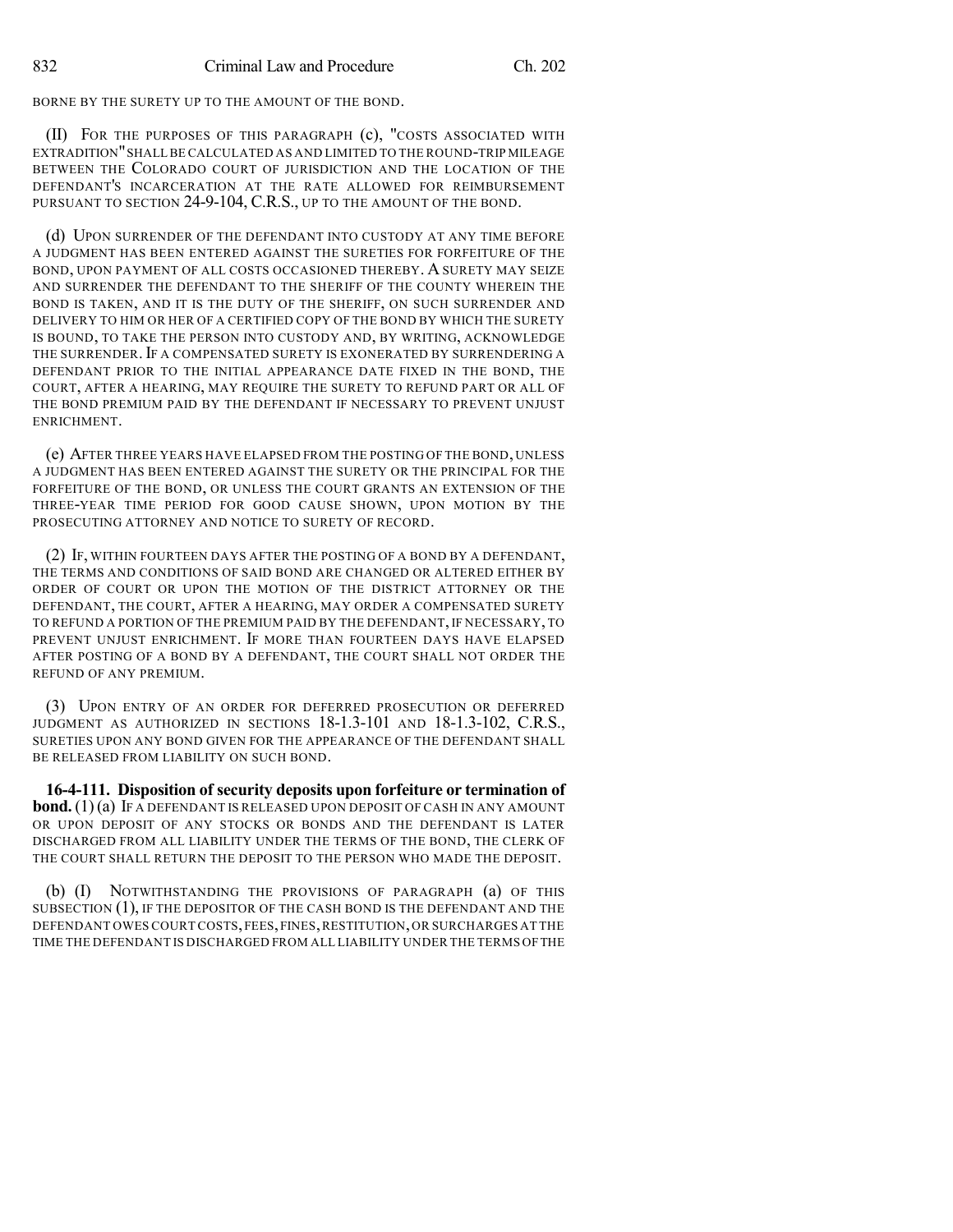BOND, THE COURT MAY APPLY THE DEPOSIT TOWARD ANY AMOUNT OWED BY THE DEFENDANT IN COURT COSTS, FEES, FINES, RESTITUTION, OR SURCHARGES. IF ANY AMOUNT OF THE DEPOSIT REMAINS AFTER PAYING THE DEFENDANT'S OUTSTANDING COURT COSTS, FEES, FINES, RESTITUTION, OR SURCHARGES, THE COURT SHALL RETURN THE REMAINDER OF THE DEPOSIT TO THE DEFENDANT.

(II) NOTWITHSTANDING THE PROVISIONS OF PARAGRAPH (a) OF THIS SUBSECTION (1), IF THE DEPOSITOR OF THE CASH BOND IS NOT THE DEFENDANT, BUT THE DEFENDANT OWES COURT COSTS,FEES,FINES,RESTITUTION,OR SURCHARGES AT THE TIME THE DEFENDANT IS DISCHARGED FROM ALL LIABILITY UNDER THE TERMS OF THE BOND, THE COURT MAY APPLY THE DEPOSIT TOWARD THE AMOUNT OWED BY THE DEFENDANT IN COURT COSTS, FEES, FINES, RESTITUTION, OR SURCHARGES IF THE DEPOSITOR AGREES IN WRITING TO THE USE OF THE DEPOSIT FOR SUCH PURPOSE. IF ANY AMOUNT OF THE DEPOSIT REMAINS AFTER PAYING THE DEFENDANT'S OUTSTANDING COURT COSTS, FEES, FINES, RESTITUTION, OR SURCHARGES, THE COURT SHALL RETURN THE REMAINDER OF THE DEPOSIT TO THE DEPOSITOR.

(2) (a) UPON SATISFACTION OF THE TERMS OF THE BOND, THE CLERK OF THE COURT SHALL EXECUTE, WITHIN FOURTEEN DAYS AFTER SUCH SATISFACTION, A RELEASE OF ANY DEED OF TRUST GIVEN TO SECURE THE BOND AND AN AFFIDAVIT THAT STATES THAT THE OBLIGATION FOR WHICH THE DEED OF TRUST HAD BEEN RECORDED HAS BEEN SATISFIED, EITHER FULLY OR PARTIALLY, AND THAT THE RELEASE OF SUCH DEED OF TRUST MAY BE RECORDED AT THE EXPENSE OF THE RECORD OWNER OF THE PROPERTY DESCRIBED IN SUCH DEED OF TRUST.

(b) IF THERE IS A FORFEITURE OF THE BOND PURSUANT TO THIS SECTION, AND IF THE FORFEITURE IS NOT SET ASIDE PURSUANT TO SUBSECTION (4) OF THIS SECTION, THE DEED OF TRUST MAY BE FORECLOSED AS PROVIDED BY LAW.

(c) IF THERE IS A FORFEITURE OF THE BOND PURSUANT TO THIS SECTION, BUT THE FORFEITURE IS SET ASIDE PURSUANT TO SUBSECTION (3) OF THIS SECTION, THE CLERK OF THE COURT SHALL EXECUTE A RELEASE OF ANY DEED OF TRUST GIVEN TO SECURE THE BOND AND AN AFFIDAVIT THAT STATES THAT THE OBLIGATION FOR WHICH THE DEED OF TRUST HAD BEEN RECORDED HAS BEEN SATISFIED, EITHER FULLY OR PARTIALLY, AND THAT THE RELEASE OF SUCH DEED OF TRUST MAY BE RECORDED AT THE EXPENSE OF THE RECORD OWNER OF THE REAL ESTATE DESCRIBED IN SUCH DEED OF TRUST.

(3) WHERE THE DEFENDANT HAS BEEN RELEASED UPON DEPOSIT OF CASH, STOCKS, BONDS, OR PROPERTY OR UPON A SURETY BOND SECURED BY PROPERTY, IF THE DEFENDANT FAILS TO APPEAR IN ACCORDANCE WITH THE PRIMARY CONDITION OF THE BOND, THE COURT SHALL DECLARE A FORFEITURE.NOTICE OF THE ORDER OF FORFEITURE SHALL BE MAILED BY THE COURT TO THE DEFENDANT, ALL SURETIES, AND ALL DEPOSITORS OR ASSIGNEES OF ANY DEPOSITS OF CASH OR PROPERTY IF SUCH SURETIES, DEPOSITORS, OR ASSIGNEES HAVE DIRECT CONTACT WITH THE COURT, AT THEIR LAST-KNOWN ADDRESSES. SUCH NOTICE SHALL BE SENT WITHIN FOURTEEN DAYS AFTER THE ENTRY OF THE ORDER OF FORFEITURE. IF THE DEFENDANT DOES NOT APPEAR AND SURRENDER TO THE COURT HAVING JURISDICTION WITHIN THIRTY-FIVE DAYS FROM THE DATE OF THE FORFEITURE OR WITHIN THAT PERIOD SATISFY THE COURT THAT APPEARANCE AND SURRENDER BY THE DEFENDANT IS IMPOSSIBLE AND WITHOUT FAULT BY SUCH DEFENDANT, THE COURT MAY ENTER JUDGMENT FOR THE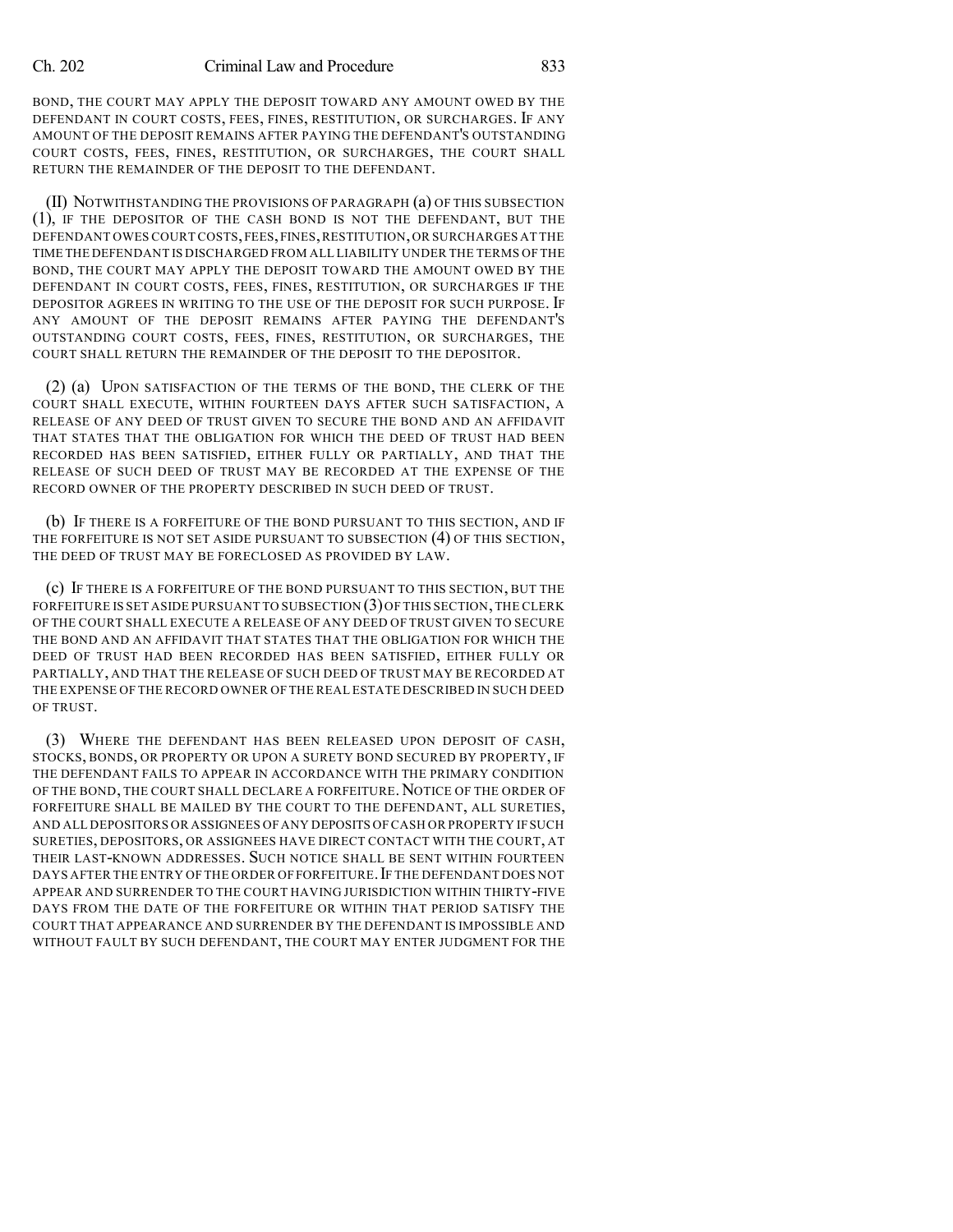834 Criminal Law and Procedure Ch. 202

STATE AGAINST THE DEFENDANT FOR THE AMOUNT OF THE BOND AND COSTS OF THE COURT PROCEEDINGS. ANY CASH DEPOSITS MADE WITH THE CLERK OF THE COURT SHALL BE APPLIED TO THE PAYMENT OF COSTS. IF ANY AMOUNT OF SUCH CASH DEPOSIT REMAINS AFTER THE PAYMENT OF COSTS, IT SHALL BE APPLIED TO PAYMENT OF THE JUDGMENT.

(4) THE COURT MAY ORDER THAT A FORFEITURE BE SET ASIDE, UPON SUCH CONDITIONS AS THE COURT MAY IMPOSE, IF IT APPEARS THAT JUSTICE SO REQUIRES.

(5) IF, WITHIN ONE YEAR AFTER JUDGMENT, THE PERSON WHO EXECUTED THE FORFEITED BOND AS PRINCIPAL OR AS SURETY EFFECTS THE APPREHENSION OR SURRENDER OF THE DEFENDANT TO THE SHERIFF OF THE COUNTY FROM WHICH THE BOND WAS TAKEN OR TO THE COURT WHICH GRANTED THE BOND, THE COURT MAY VACATE THE JUDGMENT AND ORDER A REMISSION LESS NECESSARY AND ACTUAL COSTS OF THE COURT.

(6) THE PROVISIONS OF THIS SECTION SHALL NOT APPLY TO APPEARANCE BONDS WRITTEN BY COMPENSATED SURETIES, AS DEFINED IN SECTION  $16-4-114$  (2) (c), WHICH BONDS SHALL BE SUBJECT TO THE PROVISIONS OF SECTION 16-4-114.

(7) ON AND AFTER JULY 1, 2008, ALL MONEYS COLLECTED FROM PAYMENT TOWARD A JUDGMENT ENTERED FOR THE STATE PURSUANT TO PARAGRAPH (b) OF SUBSECTION (1)OF THIS SECTION SHALL BE TRANSMITTED TO THE STATE TREASURER FOR DEPOSIT IN THE JUDICIAL STABILIZATION CASH FUND CREATED IN SECTION 13-32-101 (6), C.R.S.

**16-4-112. Enforcement when forfeiture not set aside.** BY ENTERING INTO A BOND,EACH OBLIGOR, WHETHER HE OR SHE IS THE PRINCIPAL OR A SURETY, SUBMITS TO THE JURISDICTION OF THE COURT. HIS OR HER LIABILITY UNDER THE BOND MAY BE ENFORCED, WITHOUT THE NECESSITY OF AN INDEPENDENT ACTION, AS FOLLOWS: THE COURT SHALL ORDER THE ISSUANCE OF A CITATION DIRECTED TO THE OBLIGOR TO SHOW CAUSE, IF ANY THERE BE, WHY JUDGMENT SHOULD NOT BE ENTERED AGAINST HIM OR HER FORTHWITH AND EXECUTION ISSUE THEREON. SAID CITATION MAY BE SERVED PERSONALLY OR BY CERTIFIED MAIL UPON THE OBLIGOR DIRECTED TO THE ADDRESS GIVEN IN THE BOND. HEARING ON THE CITATION SHALL BE HELD NOT LESS THAN TWENTY-ONE DAYS AFTER SERVICE. THE DEFENDANT'S ATTORNEY AND THE PROSECUTING ATTORNEY SHALL BE GIVEN NOTICE OF THE HEARING.AT THE CONCLUSION OF THE HEARING, THE COURT MAY ENTER A JUDGMENT FOR THE STATE AND AGAINST THE OBLIGOR, AND EXECUTION SHALL ISSUE THEREON AS ON OTHER JUDGMENTS.THE DISTRICT ATTORNEY SHALL HAVE EXECUTION ISSUED FORTHWITH UPON THE JUDGMENT AND DELIVER IT TO THE SHERIFF TO BE EXECUTED BY LEVY UPON THE STOCKS,BOND,OR REAL ESTATE WHICH HAS BEEN ACCEPTED AS SECURITY FOR THE BOND.

**16-4-113. Type of bond in certain misdemeanor cases.**(1) IN EXERCISING THE DISCRETION MENTIONED IN SECTION 16-4-104, THE JUDGE SHALL RELEASE THE ACCUSED PERSON UPON PERSONAL RECOGNIZANCE IF THE CHARGE IS A CLASS 3 MISDEMEANOR OR A PETTY OFFENSE, OR ANY UNCLASSIFIED OFFENSE FOR A VIOLATION OF WHICH THE MAXIMUM PENALTY DOES NOT EXCEED SIX MONTHS' IMPRISONMENT, AND HE OR SHE SHALL NOT BE REQUIRED TO SUPPLY A SURETY BOND, OR GIVE SECURITY OF ANY KIND FOR HIS OR HER APPEARANCE FOR TRIAL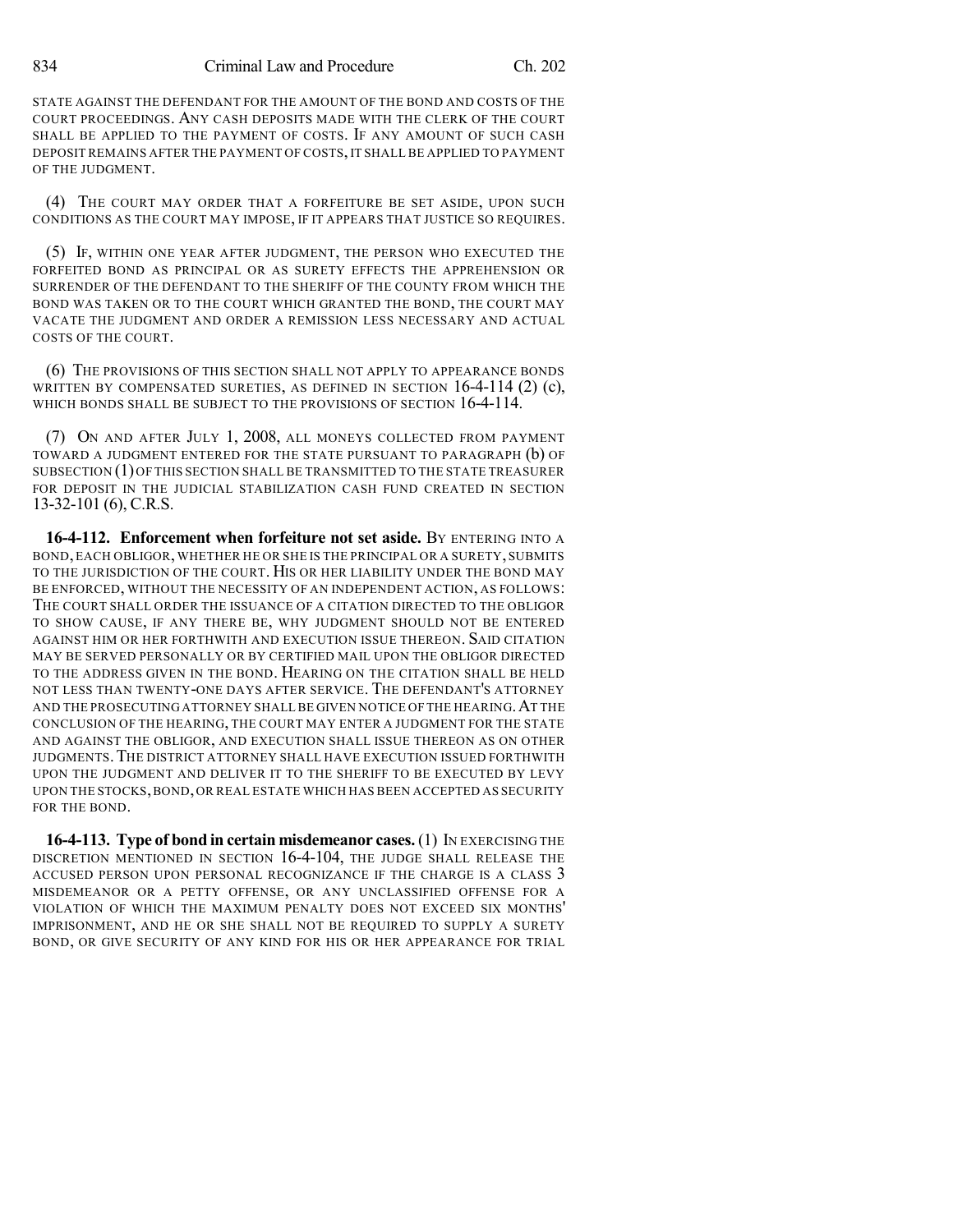OTHER THAN HIS OR HER PERSONAL RECOGNIZANCE, UNLESS ONE OR MORE OF THE FOLLOWING FACTS ARE FOUND TO BE PRESENT:

(a) THE ARRESTED PERSON FAILS TO SUFFICIENTLY IDENTIFY HIMSELF OR HERSELF; OR

(b) THE ARRESTED PERSON REFUSES TO SIGN A PERSONAL RECOGNIZANCE; OR

(c) THE CONTINUED DETENTION OR POSTING OF A SURETY BOND IS NECESSARY TO PREVENT IMMINENT BODILY HARM TO THE ACCUSED OR TO ANOTHER; OR

(d) THE ARRESTED PERSON HAS NO TIES TO THE JURISDICTION OF THE COURT REASONABLY SUFFICIENT TO ASSURE HIS OR HER APPEARANCE, AND THERE IS SUBSTANTIAL LIKELIHOOD THAT HE OR SHE WILL FAIL TO APPEAR FOR TRIAL IF RELEASED UPON HIS OR HER PERSONAL RECOGNIZANCE; OR

(e) THE ARRESTED PERSON HAS PREVIOUSLY FAILED TO APPEAR FOR TRIAL FOR AN OFFENSE CONCERNING WHICH HE OR SHE HAD GIVEN HIS WRITTEN PROMISE TO APPEAR; OR

(f) THERE IS OUTSTANDING A WARRANT FOR HIS OR HER ARREST ON ANY OTHER CHARGE OR THERE ARE PENDING PROCEEDINGS AGAINST HIM OR HER FOR SUSPENSION OR REVOCATION OF PAROLE OR PROBATION.

**16-4-114. Enforcement procedures for compensated sureties - definitions.** (1)(a) THE GENERAL ASSEMBLY HEREBY FINDS, DETERMINES, AND DECLARES THAT THE SIMPLICITY,EFFECTIVENESS,AND UNIFORMITY OFBAIL FORFEITURE PROCEDURES APPLICABLE TO COMPENSATED SURETIES WHO ARE SUBJECT TO THE REGULATORY AUTHORITY OF THECOLORADO DIVISION OFINSURANCE ARE MATTERS OFSTATEWIDE CONCERN.

(b) IT IS THE INTENT OF THE GENERAL ASSEMBLY IN ADOPTING THIS SECTION TO:

(I) ADOPT A BOARD SYSTEM THAT WILL SIMPLIFY AND EXPEDITE BAIL FORFEITURE PROCEDURES BY AUTHORIZING COURTS TO BAR COMPENSATED SURETIES WHO FAIL TO PAY FORFEITURE JUDGMENTS FROM WRITING FURTHER BONDS;

(II) MINIMIZE THE NEED FOR DAY-TO-DAY INVOLVEMENT OF THE DIVISION OF INSURANCE IN ROUTINE FORFEITURE ENFORCEMENT; AND

(III) REDUCE COURT ADMINISTRATIVE WORKLOAD.

(2) AS USED IN THIS SECTION, UNLESS THE CONTEXT OTHERWISE REQUIRES:

(a) "BAIL INSURANCE COMPANY" MEANS AN INSURER AS DEFINED IN SECTION 10-1-102 (13),C.R.S., ENGAGED IN THE BUSINESS OF WRITING APPEARANCE BONDS THROUGH BONDING AGENTS, WHICH COMPANY IS SUBJECT TO REGULATION BY THE DIVISION OF INSURANCE IN THE DEPARTMENT OF REGULATORY AGENCIES.

(b) "BOARD SYSTEM" MEANS ANY REASONABLE METHOD ESTABLISHED BY A COURT TO PUBLICLY POST OR DISSEMINATE THE NAME OF ANY COMPENSATED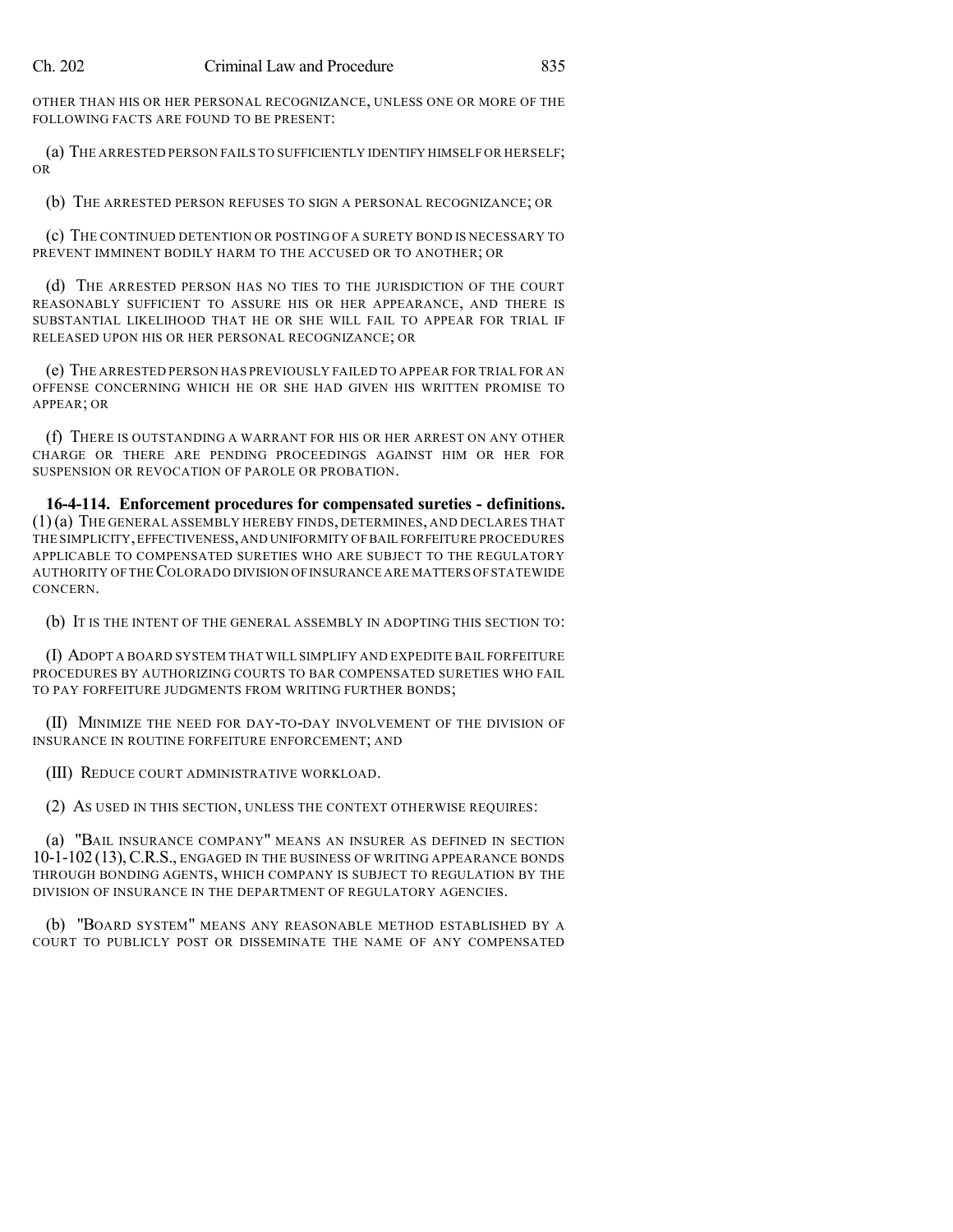SURETY WHO IS PROHIBITED FROM POSTING BAIL BONDS.

(c) "COMPENSATED SURETY" MEANS ANY PERSON WHO IS IN THE BUSINESS OF WRITING APPEARANCE BONDS AND WHO IS SUBJECT TO REGULATION BY THE DIVISION OF INSURANCE IN THE DEPARTMENT OF REGULATORY AGENCIES, INCLUDING BONDING AGENTS AND BAIL INSURANCE COMPANIES. NOTHING IN THIS PARAGRAPH (c) AUTHORIZES BAIL INSURANCE COMPANIES TO WRITE APPEARANCE BONDS EXCEPT THROUGH BAIL BONDING AGENTS.

(d) "ON THE BOARD" MEANS THAT THE NAME OF A COMPENSATED SURETY HAS BEEN PUBLICLY POSTED OR DISSEMINATED BY A COURT AS BEING INELIGIBLE TO WRITE BAIL BONDS PURSUANT TO PARAGRAPH  $(e)$  OR  $(f)$  OF SUBSECTION  $(5)$  OF THIS SECTION.

(3) EACH COURT OF RECORD IN THIS STATE SHALL IMPLEMENT A BOARD SYSTEM FOR THE RECORDING AND DISSEMINATION OF THE NAMES OF THOSE COMPENSATED SURETIES WHO ARE PROHIBITED FROM POSTING BAIL BONDS IN THE STATE DUE TO AN UNPAID JUDGMENT AS SET FORTH IN THIS SECTION.

(4) BY ENTERING INTO A BOND, EACH OBLIGOR, INCLUDING THE BOND PRINCIPAL AND COMPENSATED SURETY, SUBMITS TO THE JURISDICTION OF THE COURT AND ACKNOWLEDGES THE APPLICABILITY OF THE FORFEITURE PROCEDURES SET FORTH IN THIS SECTION.

(5) LIABILITY OF BOND OBLIGORS ON BONDS ISSUED BY COMPENSATED SURETIES MAY BE ENFORCED, WITHOUT THE NECESSITY OF AN INDEPENDENT ACTION, AS FOLLOWS:

(a) IN THE EVENT A DEFENDANT DOES NOT APPEAR BEFORE THE COURT AND IS IN VIOLATION OF THE PRIMARY CONDITION OF AN APPEARANCE BOND, THE COURT MAY DECLARE THE BOND FORFEITED.

(b) (I) IF A BOND IS DECLARED FORFEITED BY THE COURT, NOTICE OF THE BAIL FORFEITURE ORDER SHALL BE SERVED ON THE BONDING AGENT BY CERTIFIED MAIL AND ON THE BAIL INSURANCE COMPANY BY REGULAR MAIL WITHIN FOURTEEN DAYS AFTER THE ENTRY OF SAID FORFEITURE.IF THE COMPENSATED SURETY ON THE BOND IS A CASH BONDING AGENT, ONLY THE CASH BONDING AGENT SHALL BE NOTIFIED OF THE FORFEITURE. SERVICE OF NOTICE OF THE BAIL FORFEITURE ON THE DEFENDANT IS NOT REQUIRED.

(II) THE NOTICE DESCRIBED IN SUBPARAGRAPH (I) OF THIS PARAGRAPH (b) SHALL INCLUDE, BUT NEED NOT BE LIMITED TO:

(A) A STATEMENT INTENDED TO INFORM THE COMPENSATED SURETY OF THE ENTRY OF FORFEITURE;

(B) AN ADVISEMENT THAT THE COMPENSATED SURETY HAS THE RIGHT TO REQUEST A SHOW CAUSE HEARING PURSUANT TO SUBPARAGRAPH (III) OF THIS PARAGRAPH (b) WITHIN FOURTEEN DAYS AFTER RECEIPT OF NOTICE OF FORFEITURE, BY PROCEDURES SET BY THE COURT; AND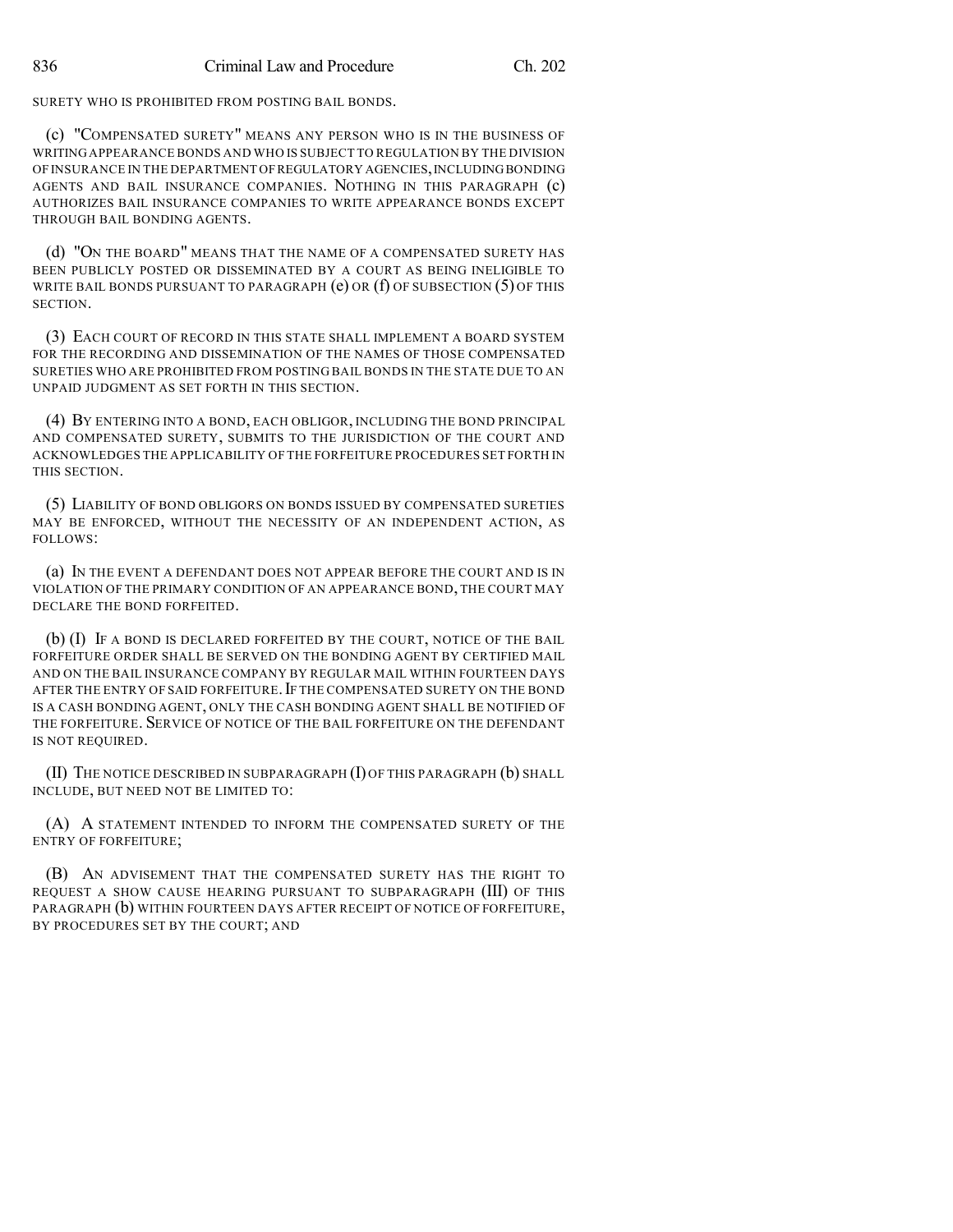(C) AN ADVISEMENT THAT IF THE COMPENSATED SURETY DOES NOT REQUEST A SHOW CAUSE HEARING PURSUANT TO SUBPARAGRAPH (III) OF THIS PARAGRAPH (b), JUDGMENT SHALL BE ENTERED UPON EXPIRATION OF THIRTY-FIVE DAYS FOLLOWING THE ENTRY OF FORFEITURE.

(III) ACOMPENSATED SURETY,UPON WHOM NOTICE OF A BAIL FORFEITURE ORDER HAS BEEN SERVED,SHALL HAVE FOURTEEN DAYS AFTER RECEIPT OF NOTICE OF SUCH FORFEITURE TO REQUEST A HEARING TO SHOW CAUSE WHY JUDGMENT ON THE FORFEITURE SHOULD NOT BE ENTERED FOR THE STATE AGAINST THE COMPENSATED SURETY. SUCH REQUEST SHALL BE GRANTED BY THE COURT AND A HEARING SHALL BE SET WITHIN THIRTY-FIVE DAYS AFTER ENTRY OF FORFEITURE OR AT THE COURT'S EARLIEST CONVENIENCE.AT THE CONCLUSION OF THE HEARING REQUESTED BY THE COMPENSATED SURETY, IF ANY, THE COURT MAY ENTER JUDGMENT FOR THE STATE AGAINST THE COMPENSATED SURETY, OR THE COURT MAY IN ITS DISCRETION ORDER FURTHER HEARINGS. UPON EXPIRATION OF THIRTY-FIVE DAYS AFTER THE ENTRY OF FORFEITURE, THE COURT SHALL ENTER JUDGMENT FOR THE STATE AGAINST THE COMPENSATED SURETY IF THE COMPENSATED SURETY DID NOT REQUEST WITHIN FOURTEEN DAYS AFTER RECEIPT OF NOTICE OF SUCH FORFEITURE A HEARING TO SHOW CAUSE.

(IV) IF SUCH A SHOW CAUSE HEARING WAS TIMELY SET BUT THE HEARING DID NOT OCCUR WITHIN THIRTY-FIVE DAYS AFTER THE ENTRY OF FORFEITURE, ANY ENTRY OF JUDGMENT AT THE CONCLUSION OF THE HEARING AGAINST THE COMPENSATED SURETY SHALL NOT BE VACATED ON THE GROUNDS THAT THE MATTER WAS NOT TIMELY HEARD. IF JUDGMENT IS ENTERED AGAINST A COMPENSATED SURETY UPON THE CONCLUSION OF A REQUESTED SHOW CAUSE HEARING, AND SUCH HEARING DID NOT OCCUR WITHIN THIRTY-FIVE DAYS AFTER THE ENTRY OF FORFEITURE, EXECUTION UPON SAID JUDGMENT SHALL BE AUTOMATICALLY STAYED FOR NO MORE THAN ONE HUNDRED TWENTY-SIX DAYS AFTER ENTRY OF FORFEITURE.

(V) (A) IF AT ANY TIME PRIOR TO THE ENTRY OF JUDGMENT, THE DEFENDANT APPEARS IN COURT, EITHER VOLUNTARILY OR IN CUSTODY AFTER SURRENDER OR ARREST, THE COURT SHALL ON ITS OWN MOTION DIRECT THAT THE BAIL FORFEITURE BE SET ASIDE AND THE BOND EXONERATED AT THE TIME THE DEFENDANT FIRST APPEARS IN COURT; EXCEPT THAT, IF THE STATE EXTRADITES SUCH DEFENDANT, ALL NECESSARY AND ACTUAL COSTS ASSOCIATED WITH SUCH EXTRADITION SHALL BE BORNE BY THE SURETY UP TO THE AMOUNT OF THE BOND.

(B) IF, AT A TIME PRIOR TO THE ENTRY OF JUDGMENT, THE SURETY PROVIDES PROOF TO THE COURT THAT THE DEFENDANT IS IN CUSTODY IN ANY OTHER JURISDICTION WITHIN THE STATE, THE COURT SHALL ON ITS OWN MOTION DIRECT THAT THE BAIL FORFEITURE BE SET ASIDE AND THE BOND EXONERATED; EXCEPT THAT, IF THE COURT EXTRADITES THE DEFENDANT, ALL NECESSARY AND ACTUAL COSTS ASSOCIATED WITH THE EXTRADITION SHALL BE BORNE BY THE SURETY UP TO THE AMOUNT OF THE BOND. IF THE COURT ELECTS TO EXTRADITE THE DEFENDANT, ANY FORFEITURE WILL BE STAYED UNTIL SUCH TIME THE DEFENDANT APPEARS IN THE COURT WHERE THE BOND RETURNS.

(C) ACOMPENSATED SURETY SHALL BE EXONERATED FROM LIABILITY UPON THE BOND BY SATISFACTION OF THE BAIL FORFEITURE JUDGMENT, SURRENDER OF THE DEFENDANT, OR ORDER OF THE COURT. IF THE SURETY PROVIDES PROOF TO THE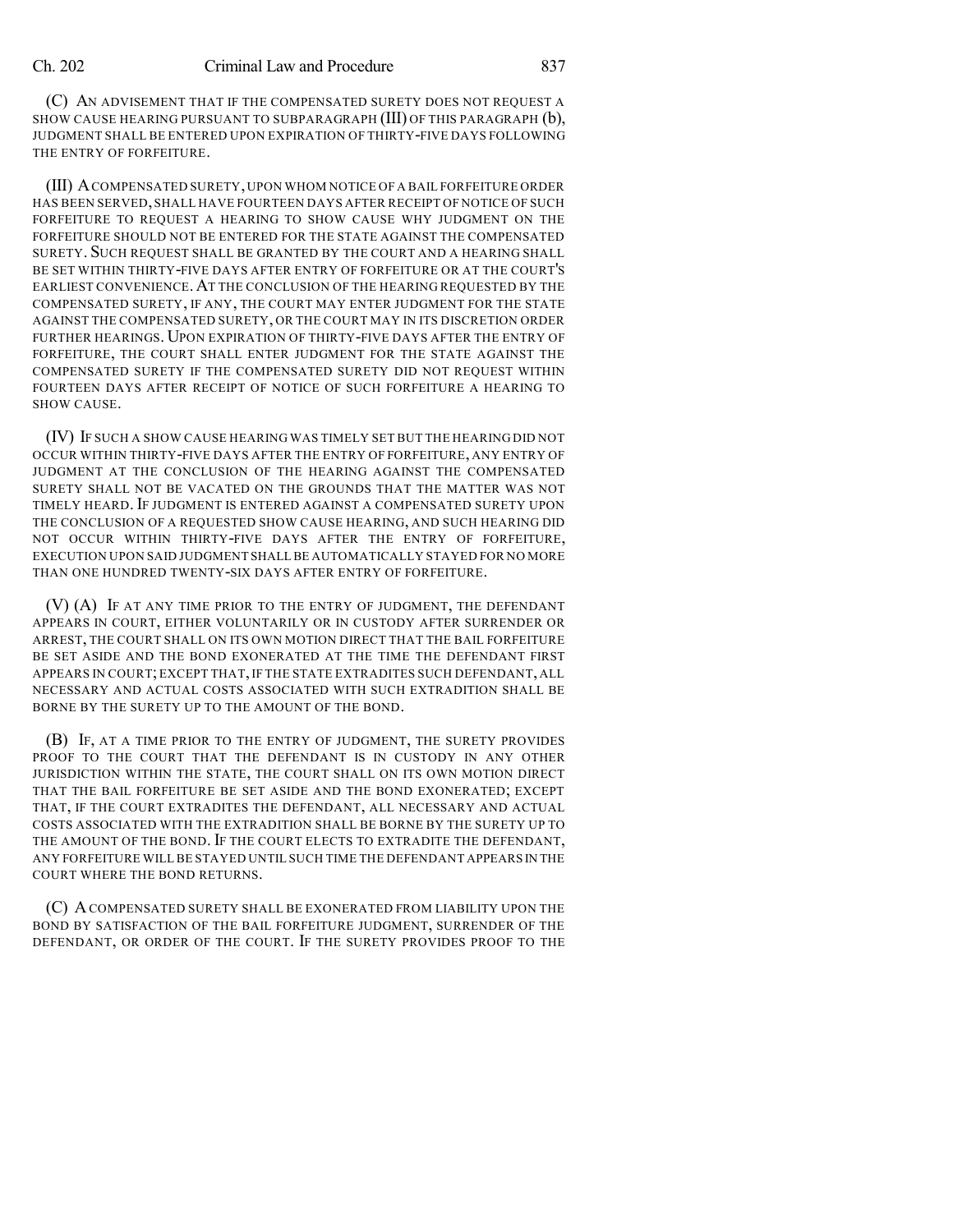COURT THAT THE DEFENDANT IS IN CUSTODY IN ANY OTHER JURISDICTION WITHIN THE STATE, WITHIN NINETY-ONE DAYS AFTER THE ENTRY OF JUDGMENT, THE COURT SHALL ON ITS OWN MOTION DIRECT THAT THE BAIL FORFEITURE JUDGMENT BE VACATED AND THE BOND EXONERATED; EXCEPT THAT, IF THE COURT EXTRADITES THE DEFENDANT, ALL NECESSARY AND ACTUAL COSTS ASSOCIATED WITH THE EXTRADITION SHALL BE BORNE BY THE SURETY UP TO THE AMOUNT OF THE BOND. IF THE COURT ELECTS TO EXTRADITE THE DEFENDANT,ANY JUDGMENT WILL BE STAYED UNTIL THE TIME THE DEFENDANT APPEARS IN THE COURT WHERE THE BOND RETURNS.

(c) EXECUTION UPON SAID BAIL FORFEITURE JUDGMENT SHALL BE AUTOMATICALLY STAYED FOR NINETY-ONE DAYS FROM THE DATE OF ENTRY OF JUDGMENT; EXCEPT THAT, IF JUDGMENT IS ENTERED AGAINST A COMPENSATED SURETY UPON THE CONCLUSION OF A REQUESTED SHOW CAUSE HEARING, AND SUCH HEARING DID NOT OCCUR WITHIN THIRTY-FIVE DAYS AFTER THE ENTRY OF FORFEITURE, THE JUDGMENT SHALL BE AUTOMATICALLY STAYED AS SET FORTH IN SUBPARAGRAPH (IV) OF PARAGRAPH (b) OF THIS SUBSECTION (5).

(d) UPON THE EXPIRATION OF THE STAY OF EXECUTION DESCRIBED IN PARAGRAPH (c) OF THIS SUBSECTION (5), THE BAIL FORFEITURE JUDGMENT SHALL BE PAID FORTHWITH BY THE COMPENSATED SURETY, IF NOT PREVIOUSLY PAID, UNLESS THE DEFENDANT APPEARS IN COURT, EITHER VOLUNTARILY OR IN CUSTODY AFTER SURRENDER OR ARREST, OR THE COURT ENTERS AN ORDER GRANTING AN ADDITIONAL STAY OF EXECUTION OR OTHERWISE VACATES THE JUDGMENT.

(e) IF A BAIL FORFEITURE JUDGMENT IS NOT PAID ON OR BEFORE THE EXPIRATION DATE OFTHE STAY OF EXECUTION DESCRIBED IN PARAGRAPH (c) OF THIS SUBSECTION (5), THE NAME OF THE BONDING AGENT SHALL BE PLACED ON THE BOARD OF THE COURT THAT ENTERED THE JUDGMENT. THE BONDING AGENT SHALL BE PROHIBITED FROM EXECUTING ANY FURTHER BAIL BONDS IN THIS STATE UNTIL THE JUDGMENT GIVING RISE TO PLACEMENT ON THE BOARD IS SATISFIED, VACATED, OR OTHERWISE DISCHARGED BY ORDER OF THE COURT.

(f) IF A BAIL FORFEITURE JUDGMENT REMAINS UNPAID FOR THIRTY-FIVE DAYS AFTER THE NAME OF THE BONDING AGENT IS PLACED ON THE BOARD, THE COURT SHALL SEND NOTICE BY CERTIFIED MAIL TO THE BAIL INSURANCE COMPANY FOR WHOM THE BONDING AGENT HAS EXECUTED THE BOND THAT IF SAID JUDGMENT IS NOT PAID WITHIN FOURTEEN DAYS AFTER THE DATE OF MAILING OF SAID NOTICE,THE NAME OF THE BAIL INSURANCE COMPANY SHALL BE PLACED ON THE BOARD AND SUCH COMPANY SHALL BE PROHIBITED FROM EXECUTING ANY FURTHER BAIL BONDS IN THIS STATE UNTIL THE JUDGMENT GIVING RISE TO PLACEMENT ON THE BOARD IS SATISFIED, VACATED, OR OTHERWISE DISCHARGED BY ORDER OF THE COURT.

(g) A COMPENSATED SURETY SHALL BE REMOVED FORTHWITH FROM THE BOARD ONLY AFTER EVERY JUDGMENT FOR WHICH THE COMPENSATED SURETY WAS PLACED ON THE BOARD IS SATISFIED, VACATED, OR DISCHARGED OR STAYED BY ENTRY OF AN ADDITIONAL STAY OF EXECUTION.NO COMPENSATED SURETY SHALL BE PLACED ON THE BOARD IN THE ABSENCE OF THE NOTICE REQUIRED BY PARAGRAPH (b) OR (f) OF THIS SUBSECTION (5).

(h) THE COURT MAY ORDER THAT A BAIL FORFEITURE JUDGMENT BE VACATED AND SET ASIDE OR THAT EXECUTION THEREON BE STAYED UPON SUCH CONDITIONS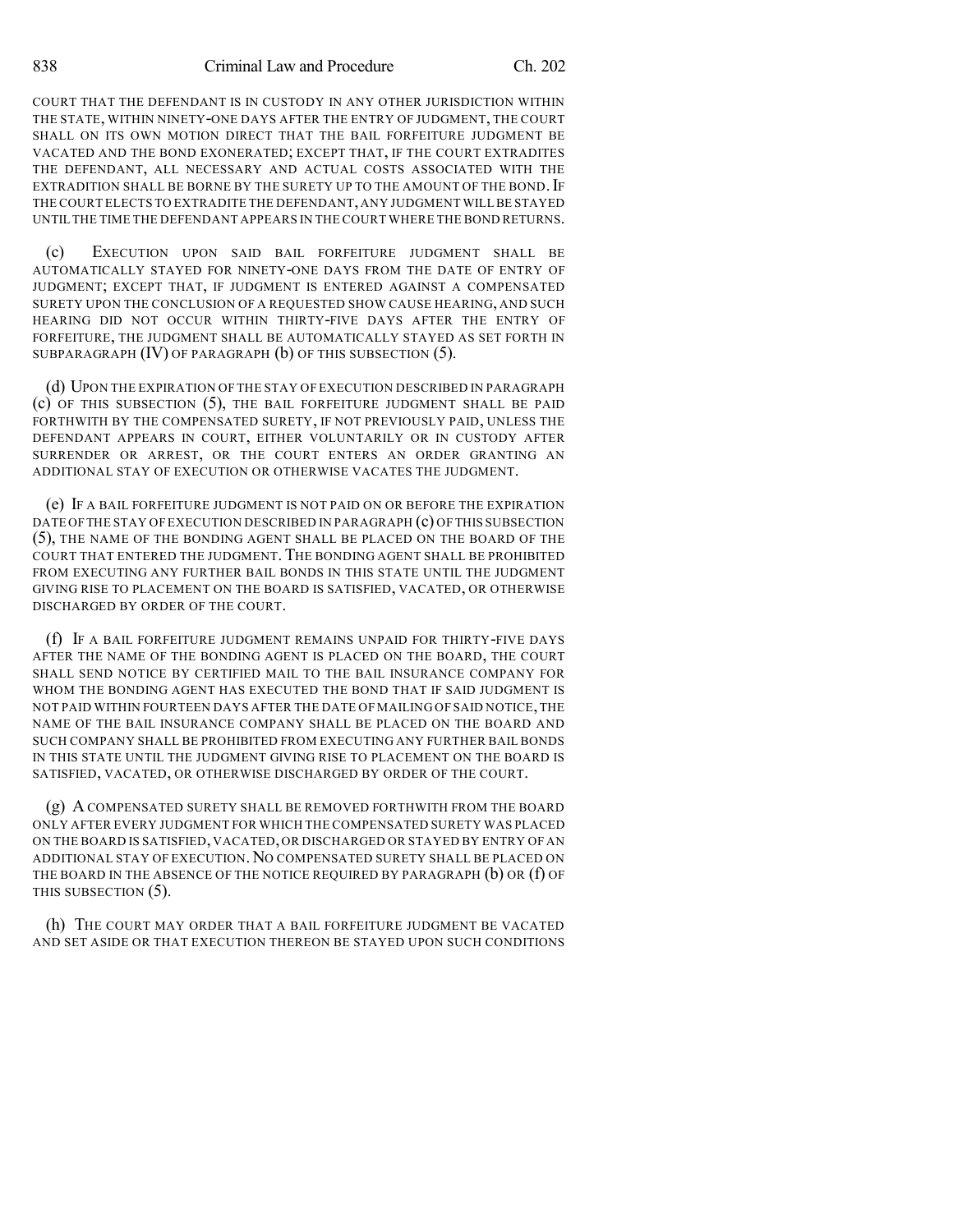AS THE COURT MAY IMPOSE, IF IT APPEARS THAT JUSTICE SO REQUIRES.

(i) A COMPENSATED SURETY SHALL BE EXONERATED FROM LIABILITY UPON THE BOND BY SATISFACTION OF THE BAIL FORFEITURE JUDGMENT, SURRENDER OF THE DEFENDANT, OR BY ORDER OF THE COURT. IF THE DEFENDANT APPEARS IN COURT, EITHER VOLUNTARILY OR IN CUSTODY AFTER SURRENDER OR ARREST, WITHIN NINETY-ONE DAYS AFTER THE ENTRY OF JUDGMENT, THE COURT, AT THE TIME THE DEFENDANT FIRST APPEARS IN COURT, SHALL ON ITS OWN MOTION DIRECT THAT THE BAIL FORFEITURE JUDGMENT BE VACATED AND THE BOND EXONERATED; EXCEPT THAT, IF THE STATE EXTRADITES SUCH DEFENDANT, ALL NECESSARY AND ACTUAL COSTS ASSOCIATED WITH SUCH EXTRADITION SHALL BE BORNE BY THE SURETY UP TO THE AMOUNT OF THE BOND.

(j) IF, WITHIN ONE YEAR AFTER PAYMENT OF THE BAIL FORFEITURE JUDGMENT, THE COMPENSATED SURETY EFFECTS THE APPREHENSION OR SURRENDER OF THE DEFENDANT AND PROVIDES REASONABLE NOTICE TO THE COURT TO WHICH THE BOND RETURNS THAT THE DEFENDANT IS AVAILABLE FOR EXTRADITION,THE COURT SHALL VACATE THE JUDGMENT AND ORDER A REMISSION OF THE AMOUNT PAID ON THE BOND LESS ANY NECESSARY AND ACTUAL COSTS INCURRED BY THE STATE AND THE SHERIFF WHO HAS ACTUALLY EXTRADITED THE DEFENDANT.

(k) BAIL BONDS SHALL BE DEEMED VALID NOTWITHSTANDING THE FACT THAT A BOND MAY HAVE BEEN WRITTEN BY A COMPENSATED SURETY WHO HAS BEEN PLACED ON THE BOARD PURSUANT TO PARAGRAPH  $(e)$  OR  $(f)$  Of This SUBSECTION  $(5)$ AND IS OTHERWISE PROHIBITED FROM WRITING BAIL BONDS.THE INELIGIBILITY OF A COMPENSATED SURETY TO WRITE BONDS BECAUSE THE NAME OF THE COMPENSATED SURETY HAS BEEN PLACED ON THE BOARD PURSUANT TO PARAGRAPH  $(e)$  OR  $(f)$  OF THIS SUBSECTION (5) SHALL NOT BE A DEFENSE TO LIABILITY ON ANY APPEARANCE BOND ACCEPTED BY A COURT.

(l) THE AUTOMATIC STAY OF EXECUTION UPON A BAIL FORFEITURE JUDGMENT AS DESCRIBED IN PARAGRAPH (c) OF THIS SUBSECTION (5) SHALL EXPIRE PURSUANT TO ITS TERMS UNLESS THE DEFENDANT APPEARS AND SURRENDERS TO THE COURT HAVING JURISDICTION OR SATISFIES THE COURT THAT APPEARANCE AND SURRENDER BY THE DEFENDANT WAS IMPOSSIBLE AND WITHOUT FAULT BY SUCH DEFENDANT. THE COURT MAY ORDER THAT A FORFEITURE BE SET ASIDE AND JUDGMENT VACATED AS SET FORTH IN PARAGRAPH (h) OF THIS SUBSECTION (5).

(6) ABAIL INSURANCE COMPANY SHALL NOT WRITE BAIL BONDS UNLESS THROUGH A LICENSED BAIL BONDING AGENT.

**16-4-115. Severability.** IF ANY PROVISION OF THIS PART 1 OR THE APPLICATION THEREOF TO ANY PERSON OR CIRCUMSTANCE IS HELD INVALID, SUCH INVALIDITY DOES NOT AFFECT OTHER PROVISIONS OR APPLICATIONS OF THIS PART 1 THAT CAN BE GIVEN EFFECT WITHOUT THE INVALID PROVISION OR APPLICATION, AND TO THIS END THE PROVISIONS OF THIS PART 1 ARE DECLARED TO BE SEVERABLE.

**SECTION 3.** In Colorado Revised Statutes, 16-4-201, **amend** (1)(a) as follows:

**16-4-201. Bail after conviction.** (1) (a) After conviction, either before or after sentencing, the defendant may orally, or in writing, move for release on bail pending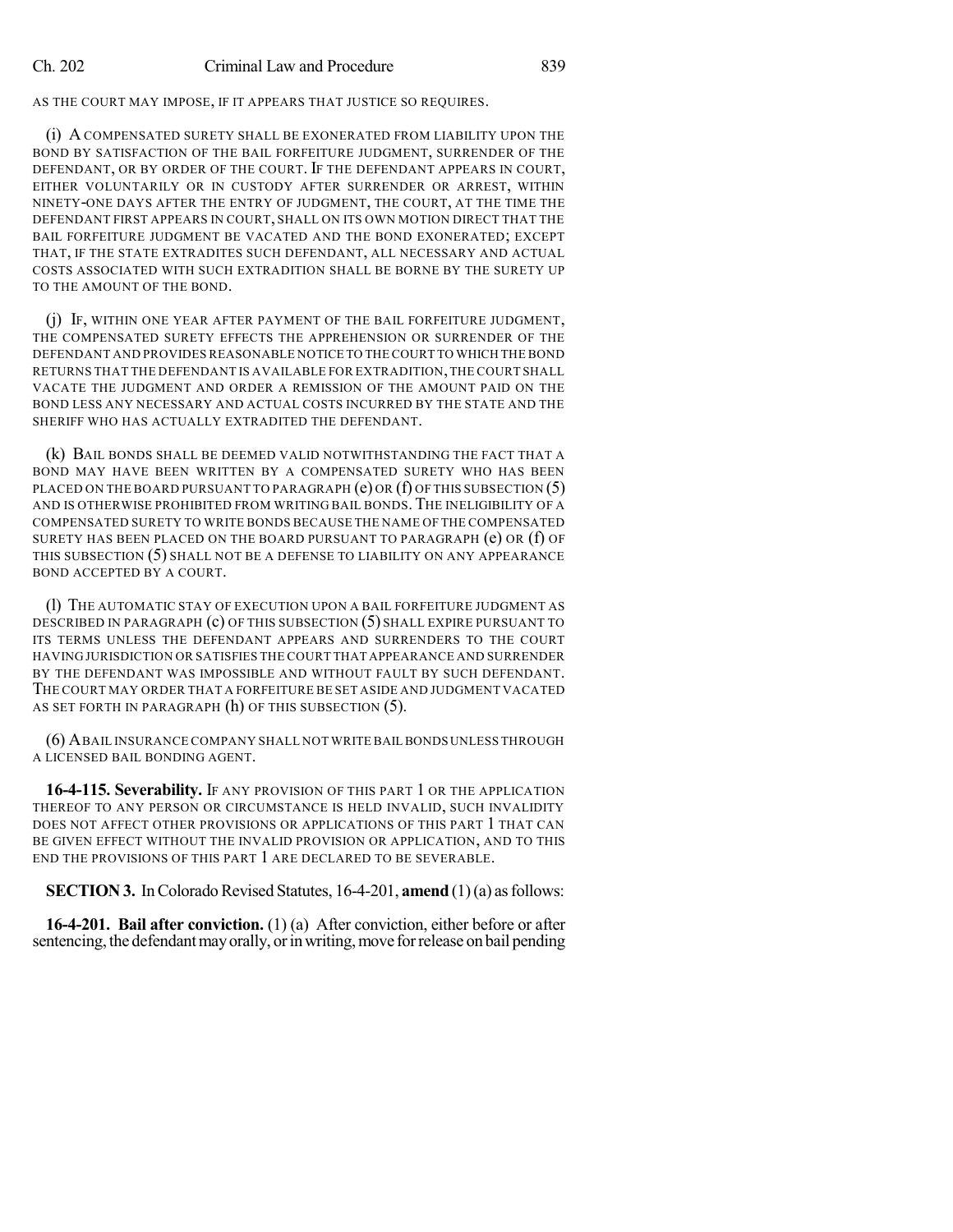determination of a motion for a new trial or motion in arrest of judgment or during any stay of execution or pending review by an appellate court, and, except in cases where the defendant has been convicted of a capital offense, the trial court, in its discretion, may continue the bond given for pretrial release, or may release the defendant on increased bail BOND WITH ADDITIONAL CONDITIONS INCLUDING MONETARY CONDITIONS, or require bond under one or more of the alternatives set forth in section 16-4-104.

**SECTION 4.** In Colorado Revised Statutes, 16-4-202, **amend** (1) introductory portion as follows:

**16-4-202. Appeal bond hearing - factorsto be considered.** (1) The courtshall consider the following factorsin deciding whether or not an appeal bond should be granted and determining the amount of bail and the type of bond to be AND CONDITIONS OF RELEASE required:

**SECTION 5.** In Colorado Revised Statutes, 10-1-211, **amend** (6) as follows:

**10-1-211. Protocols for market conduct actions.** (6) Subject to section 16-4-108 16-4-110 (1) (c) and (2), C.R.S., a bail premium is earned in its entirety by a compensated surety upon the defendant's release from custody.

**SECTION 6.** In Colorado Revised Statutes, 10-2-705, **add** (3.5) as follows:

**10-2-705. Bail bond documents - requirements - rules.** (3.5) (a) IF THE BOND IS TO BE SECURED BY REAL ESTATE, THE BAIL BONDING AGENT SHALL PROVIDE THE PROPERTY OWNER WITH A WRITTEN DISCLOSURE STATEMENT IN THE FOLLOWING FORM AT THE TIME AN INITIAL APPLICATION IS FILED:

# **DISCLOSURE OF LIEN AGAINST REAL PROPERTY**

### **DO NOT SIGN THIS DOCUMENT UNTIL YOU READ AND UNDERSTAND IT! THIS BAIL BOND WILL BE SECURED BY REAL PROPERTY YOU OWN OR IN WHICH YOU HAVE AN INTEREST.FAILURE TO PAY THE BAIL BOND PREMIUMS WHEN DUE OR THE DEFENDANT'S FAILURE TO COMPLY WITH THE CONDITIONS OF BAIL COULD RESULT IN THE LOSS OF YOUR PROPERTY!**

(b) THE DISCLOSURE REQUIRED IN PARAGRAPH (a) OF THIS SUBSECTION (3.5) SHALL BE PRINTED IN FOURTEEN-POINT, BOLD-FACED TYPE EITHER:

(I) ON A SEPARATE AND SPECIFIC DOCUMENT ATTACHED TO OR ACCOMPANYING THE APPLICATION; OR

(II) IN A CLEAR AND CONSPICUOUS STATEMENT ON THE FACE OF THE APPLICATION.

(c) BEFORE A PROPERTY OWNER EXECUTES ANY INSTRUMENT CREATING A LIEN AGAINST REAL PROPERTY,THE BAIL BONDING AGENT SHALL PROVIDE THE PROPERTY OWNER WITH A COMPLETED COPY OF THE INSTRUMENT CREATING THE LIEN AGAINST REAL PROPERTY AND THE DISCLOSURE STATEMENT DESCRIBED IN PARAGRAPH (a) OF THIS SUBSECTION  $(3.5)$ . If A BAIL BONDING AGENT FAILS TO COMPLY FULLY WITH THE REQUIREMENTS OF PARAGRAPHS (a) AND (b) OF THIS SUBSECTION (3.5) AND THIS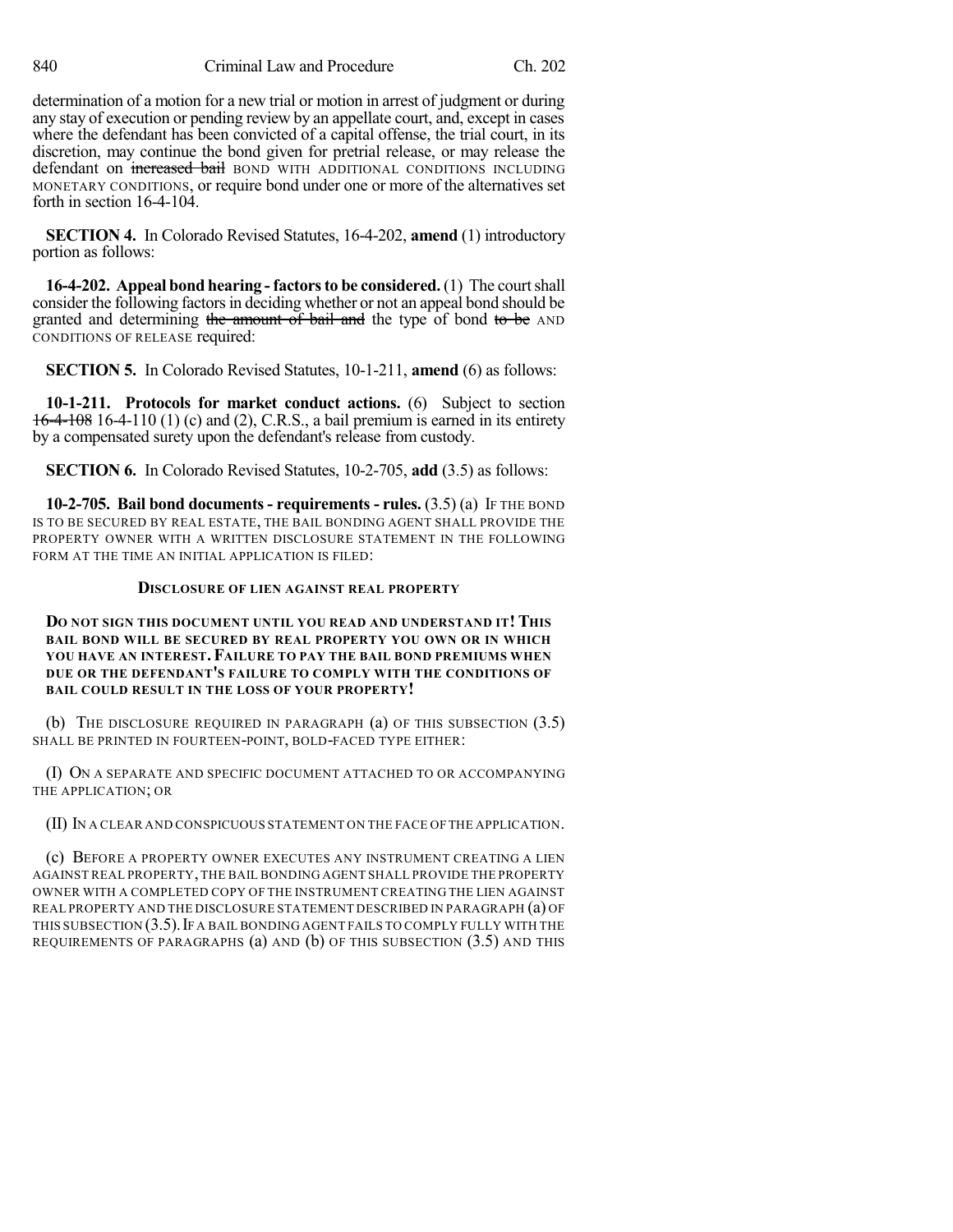PARAGRAPH (c), ANY INSTRUMENT CREATINGA LIEN AGAINST REAL PROPERTY SHALL BE VOIDABLE.

(d) THE BONDING AGENT SHALL DELIVER TO THE PROPERTY OWNER A FULLY EXECUTED AND NOTARIZED RECONVEYANCE OFTITLE,A CERTIFICATE OF DISCHARGE, OR A FULL RELEASE OF ANY LIEN AGAINST REAL PROPERTY THAT SECURES PERFORMANCE OF THE CONDITIONS OFA BAIL BOND WITHIN THIRTY-FIVE DAYS AFTER RECEIVING NOTICE THAT THE TIME FOR APPEALING AN ORDER THAT EXONERATED THE BAIL BOND HAS EXPIRED. THE BONDING AGENT SHALL ALSO DELIVER TO THE PROPERTY OWNER THE ORIGINAL CANCELLED NOTE AS EVIDENCE THAT THE INDEBTEDNESS SECURED BY ANY LIEN INSTRUMENT HAS BEEN PAID OR THAT THE PURPOSES OF SAID INSTRUMENT HAVE BEEN FULLY SATISFIED AND THE ORIGINAL DEED OF TRUST, SECURITY AGREEMENT, OR OTHER INSTRUMENT THAT SECURED THE BAIL BOND OBLIGATION. IF A TIMELY NOTICE OF APPEAL IS FILED, THE THIRTY-FIVE-DAY PERIOD SHALL BEGIN ON THE DAY THE APPELLATE COURT'S AFFIRMATION OF THE ORDER BECOMES FINAL. IF THE BONDING AGENT FAILS TO COMPLY WITH THE REQUIREMENTS OF THIS PARAGRAPH (d), THE PROPERTY OWNER MAY PETITION THE DISTRICT COURT TO ISSUE AN ORDER DIRECTING THE CLERK OF SUCH COURT TO EXECUTE A FULL RECONVEYANCE OF TITLE, A CERTIFICATE OF DISCHARGE, OR A FULL RELEASE OF ANY LIEN AGAINST REAL PROPERTY CREATED TO SECURE PERFORMANCE OF THE CONDITIONS OF THE BAIL BOND. THE PETITION SHALL BE VERIFIED AND SHALL ALLEGE FACTS SHOWING THAT THE BONDING AGENT HAS FAILED TO COMPLY WITH THE PROVISIONS OF THIS PARAGRAPH (d).

(e) ANY BAIL BONDING AGENT WHO VIOLATES THIS SUBSECTION (3.5) IS LIABLE TO THE PROPERTY OWNER FOR ALL DAMAGES THAT MAY BE SUSTAINED BY REASON OF THE VIOLATION, PLUS STATUTORY DAMAGES IN THE SUM OF THREE HUNDRED DOLLARS. THE PROPERTY OWNER SHALL BE ENTITLED TO RECOVER COURT COSTS AND REASONABLE ATTORNEY FEES, AS DETERMINED BY THE COURT, UPON PREVAILING IN ANY ACTION BROUGHT TO ENFORCE THE PROVISIONS OF THIS SUBSECTION  $(3.5)$ .

**SECTION 7.** In Colorado Revised Statutes, 10-23-101, **amend** (2) as follows:

**10-23-101. Definitions.** As used in this article, unless the context otherwise requires:

(2) "On the board" means that the name of the person has been publicly posted or disseminated by a court as being ineligible to write bail bonds under section  $16-4-112$  16-4-114 (5) (e) or (5) (f), C.R.S.

**SECTION 8.** In Colorado Revised Statutes, 10-23-105, **amend** (1) and (2) as follows:

**10-23-105. Qualification bond - forfeiture.** (1) Each cash-bonding agentshall post a cash qualification bond of fifty thousand dollars with the division. The bond must be to the people of the state of Colorado in favor of any court in this state, whether municipal, county, district, or other court, and to the division for the purposes of this section. In the event of a forfeiture of a cash-bonding agent's qualification bond, the division has priority over all other claimants. To comply with this subsection  $(1)$ , the bond must be conditioned upon full and prompt payment into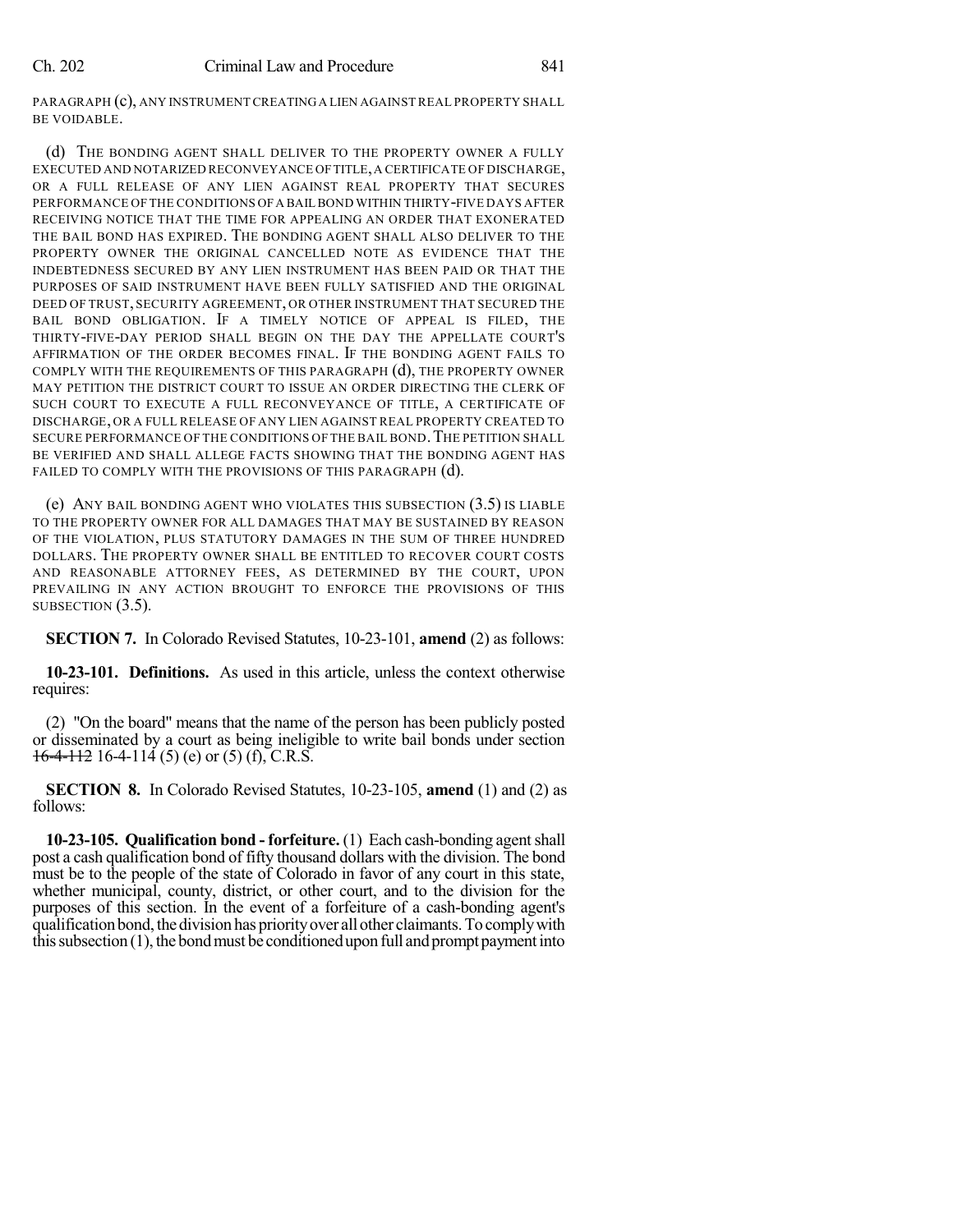the court ordering the bond forfeited. Cash-bonding agents shall not issue bonds except in accordance with section  $16-4-104(1)(b)(III)$  16-4-104 (1)(c)(III), C.R.S. In the event of a qualification bond for feiture, a cash-bonding agent shall not write new bail bonds until the qualification bond is restored to fifty thousand dollars.

(2) Each professional cash-bail agent shall post a cash qualification bond of no lessthan fifty thousand dollars with the division. The bond shall be to the people of the state of Colorado in favor of any court in this state, whether municipal, county, district, or other court, and to the division for the purposes of this section. A professional cash-bail agent shall not furnish a single bail greater than twice the amount of the bond posted with the division. In the event of a forfeiture of a professional cash-bail agent's qualification bond, the division has priority over all other claimants to the bond. To comply with this subsection (2), the bond must be conditioned upon full and prompt payment into the court ordering the bond forfeited. Professional cash-bail agents shall not issue bonds except in accordance with section  $16-4-104$  (1) (b) (III) 16-4-104 (1) (c) (III), C.R.S. In the event of a qualification bond forfeiture, a professional cash-bail agent shall not write new bail bonds until the qualification bond is restored to at least fifty thousand dollars.

**SECTION 9.** In Colorado Revised Statutes, 10-23-108, **add** (3.5) as follows:

**10-23-108. Bail bond documents- requirements- rules.**(3.5)(a) IF THE BOND IS TO BE SECURED BY REAL ESTATE, THE BAIL BONDING AGENT SHALL PROVIDE THE PROPERTY OWNER WITH A WRITTEN DISCLOSURE STATEMENT IN THE FOLLOWING FORM AT THE TIME AN INITIAL APPLICATION IS FILED:

### **DISCLOSURE OF LIEN AGAINST REAL PROPERTY**

**DO NOT SIGN THIS DOCUMENT UNTIL YOU READ AND UNDERSTAND IT!THIS BAIL BOND WILL BE SECURED BY REAL PROPERTY YOU OWN OR IN WHICH YOU HAVE AN INTEREST. FAILURE TO PAY THE BAIL BOND PREMIUMS WHEN DUE OR THE DEFENDANT'S FAILURE TO COMPLY WITH THE CONDITIONS OF BAIL COULD RESULT IN THE LOSS OF YOUR PROPERTY!**

(b) THE DISCLOSURE REQUIRED IN PARAGRAPH  $(a)$  OF THIS SUBSECTION  $(3.5)$ SHALL BE PRINTED IN FOURTEEN-POINT, BOLD-FACED TYPE EITHER:

(I) ON A SEPARATE AND SPECIFIC DOCUMENT ATTACHED TO OR ACCOMPANYING THE APPLICATION; OR

(II) IN A CLEAR AND CONSPICUOUS STATEMENT ON THE FACE OFTHE APPLICATION.

(c) BEFORE A PROPERTY OWNER EXECUTES ANY INSTRUMENT CREATING A LIEN AGAINST REAL PROPERTY,THE BAIL BONDING AGENT SHALL PROVIDE THE PROPERTY OWNER WITH A COMPLETED COPY OF THE INSTRUMENT CREATING THE LIEN AGAINST REAL PROPERTY AND THE DISCLOSURE STATEMENT DESCRIBED IN PARAGRAPH (a) OF THIS SUBSECTION  $(3.5)$ . If A BAIL BONDING AGENT FAILS TO COMPLY FULLY WITH THE REQUIREMENTS OF PARAGRAPHS (a) AND (b) OF THIS SUBSECTION (3.5) AND THIS PARAGRAPH (c), ANY INSTRUMENT CREATINGA LIEN AGAINST REAL PROPERTY SHALL BE VOIDABLE.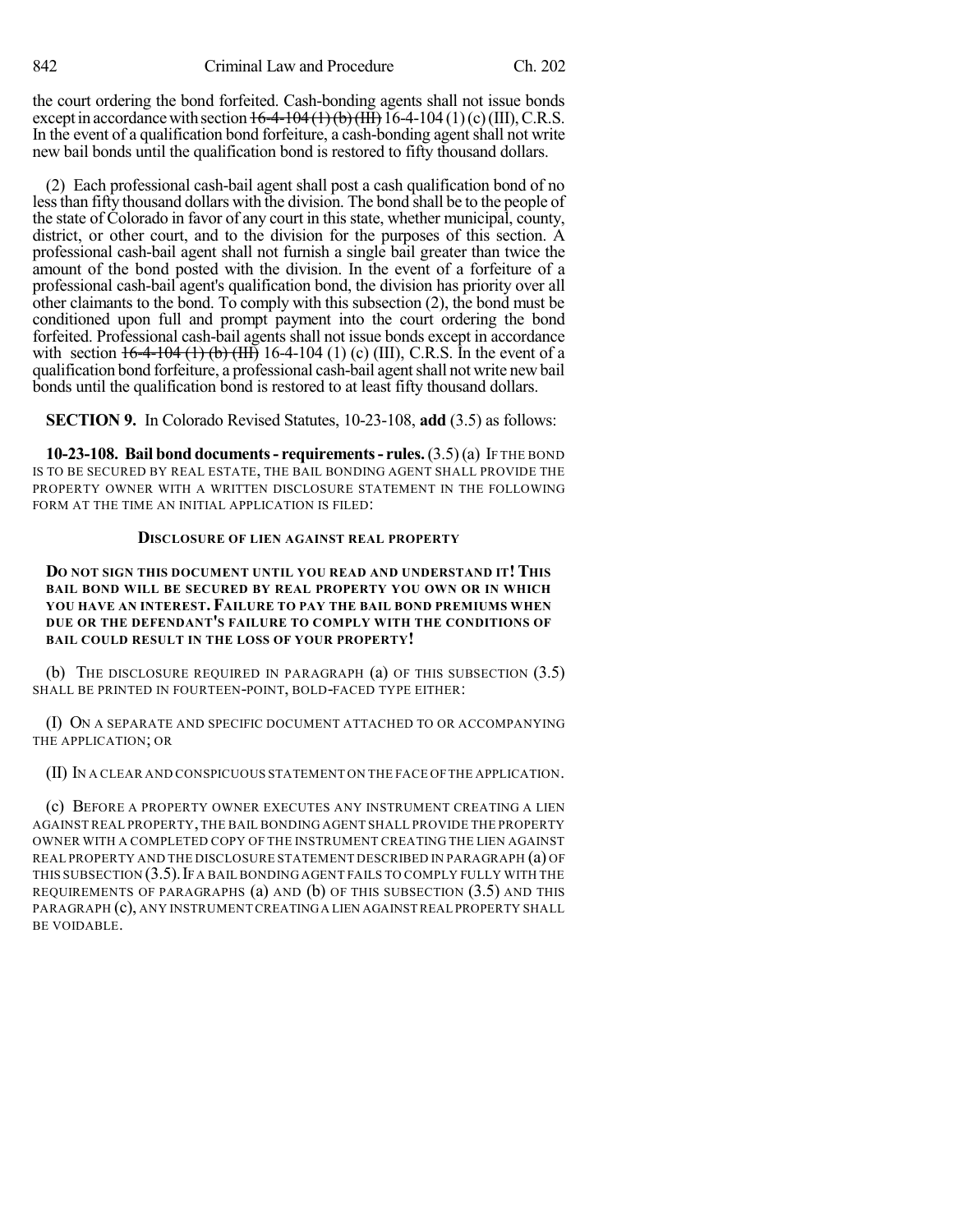(d) THE BONDING AGENT SHALL DELIVER TO THE PROPERTY OWNER A FULLY EXECUTED AND NOTARIZED RECONVEYANCE OFTITLE,A CERTIFICATE OFDISCHARGE, OR A FULL RELEASE OF ANY LIEN AGAINST REAL PROPERTY THAT SECURES PERFORMANCE OF THE CONDITIONS OF A BAILBOND WITHIN THIRTY-FIVE DAYS AFTER RECEIVING NOTICE THAT THE TIME FOR APPEALING AN ORDER THAT EXONERATED THE BAIL BOND HAS EXPIRED. THE BONDING AGENT SHALL ALSO DELIVER TO THE PROPERTY OWNER THE ORIGINAL CANCELLED NOTE AS EVIDENCE THAT THE INDEBTEDNESS SECURED BY ANY LIEN INSTRUMENT HAS BEEN PAID OR THAT THE PURPOSES OF SAID INSTRUMENT HAVE BEEN FULLY SATISFIED AND THE ORIGINAL DEED OF TRUST, SECURITY AGREEMENT, OR OTHER INSTRUMENT THAT SECURED THE BAIL BOND OBLIGATION. IF A TIMELY NOTICE OF APPEAL IS FILED, THE THIRTY-FIVE-DAY PERIOD SHALL BEGIN ON THE DAY THE APPELLATE COURT'S AFFIRMATION OF THE ORDER BECOMES FINAL. IF THE BONDING AGENT FAILS TO COMPLY WITH THE REQUIREMENTS OF THIS PARAGRAPH (d), THE PROPERTY OWNER MAY PETITION THE DISTRICT COURT TO ISSUE AN ORDER DIRECTING THE CLERK OF SUCH COURT TO EXECUTE A FULL RECONVEYANCE OF TITLE, A CERTIFICATE OF DISCHARGE, OR A FULL RELEASE OF ANY LIEN AGAINST REAL PROPERTY CREATED TO SECURE PERFORMANCE OF THE CONDITIONS OF THE BAIL BOND. THE PETITION SHALL BE VERIFIED AND SHALL ALLEGE FACTS SHOWING THAT THE BONDING AGENT HAS FAILED TO COMPLY WITH THE PROVISIONS OF THIS PARAGRAPH (d).

(e) ANY BAIL BONDING AGENT WHO VIOLATES THIS SUBSECTION (3.5) SHALL BE LIABLE TO THE PROPERTY OWNER FOR ALL DAMAGES THAT MAY BE SUSTAINED BY REASON OF THE VIOLATION, PLUS STATUTORY DAMAGES IN THE SUM OF THREE HUNDRED DOLLARS.THE PROPERTY OWNER SHALL BE ENTITLED TO RECOVER COURT COSTS AND REASONABLE ATTORNEY FEES, AS DETERMINED BY THE COURT, UPON PREVAILING IN ANY ACTION BROUGHT TO ENFORCE THE PROVISIONS OF THIS SUBSECTION  $(3.5)$ .

**SECTION 10.** In Colorado Revised Statutes, 18-13-130, **amend** (1) (g) as follows:

**18-13-130. Bail bond - prohibited activities - penalties.** (1) It is unlawful for any person who engages in the business of writing bail bonds to engage in any of the following activities related to a bail bond transaction:

(g) Post a bail bond in any court of record in this state while the name of the person is on the board under section  $16-4-112$  16-4-114 (5)(e), C.R.S., or under any circumstance where the person has failed to pay a bail forfeiture judgment after all applicable stays of execution have expired and the bond has not been exonerated or discharged;

**SECTION 11.** In Colorado Revised Statutes, 19-2-509, **amend** (4) (a) as follows:

**19-2-509. Bail.** (4) (a) In determining the amount of bail and the type of bond to be furnished by AND CONDITIONS OF RELEASE FOR the juvenile, the judge or magistrate fixing the same shall consider the criteria set forth in section  $16-4-105$  $\leftrightarrow$  16-4-103, C.R.S.